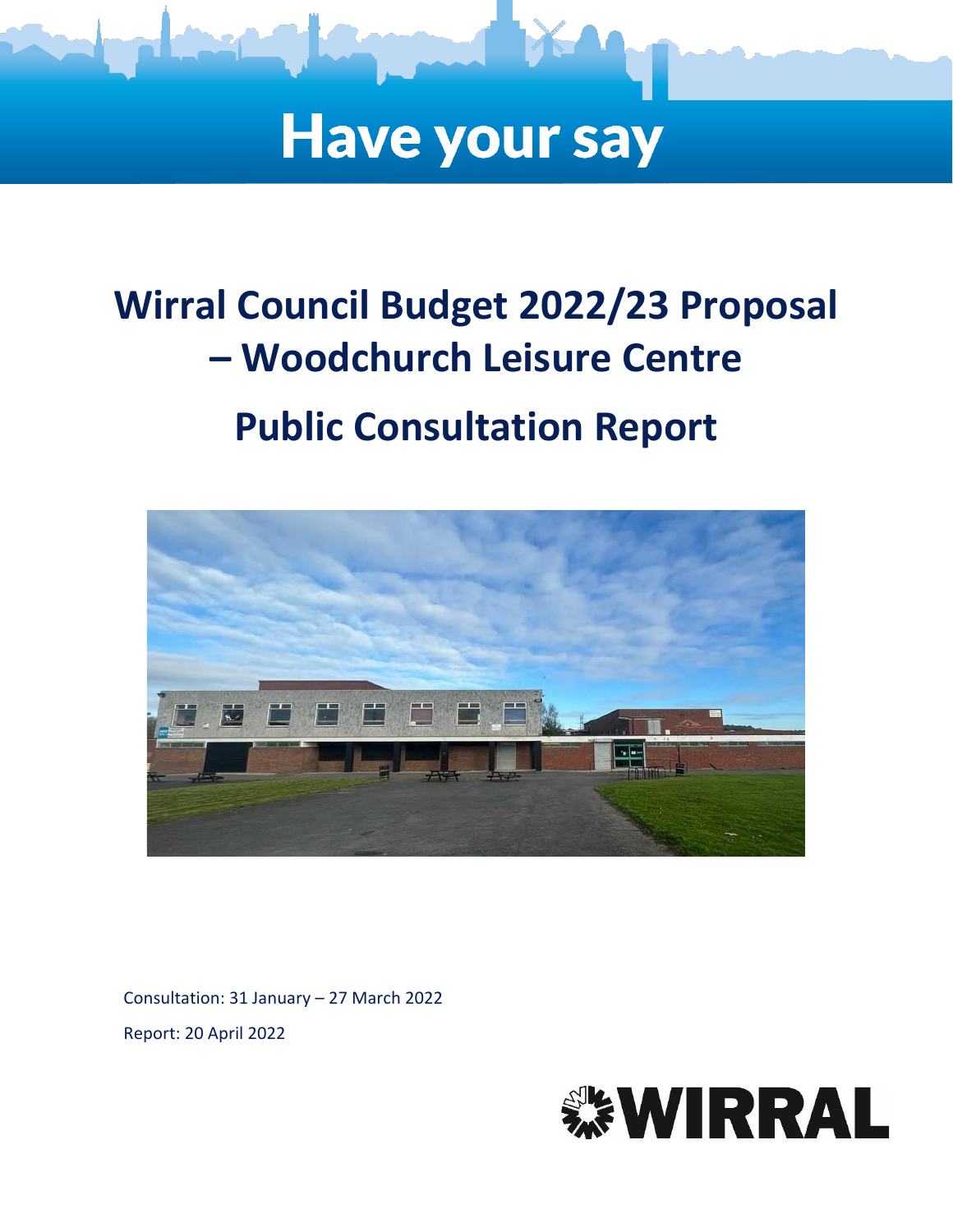## **Contents**

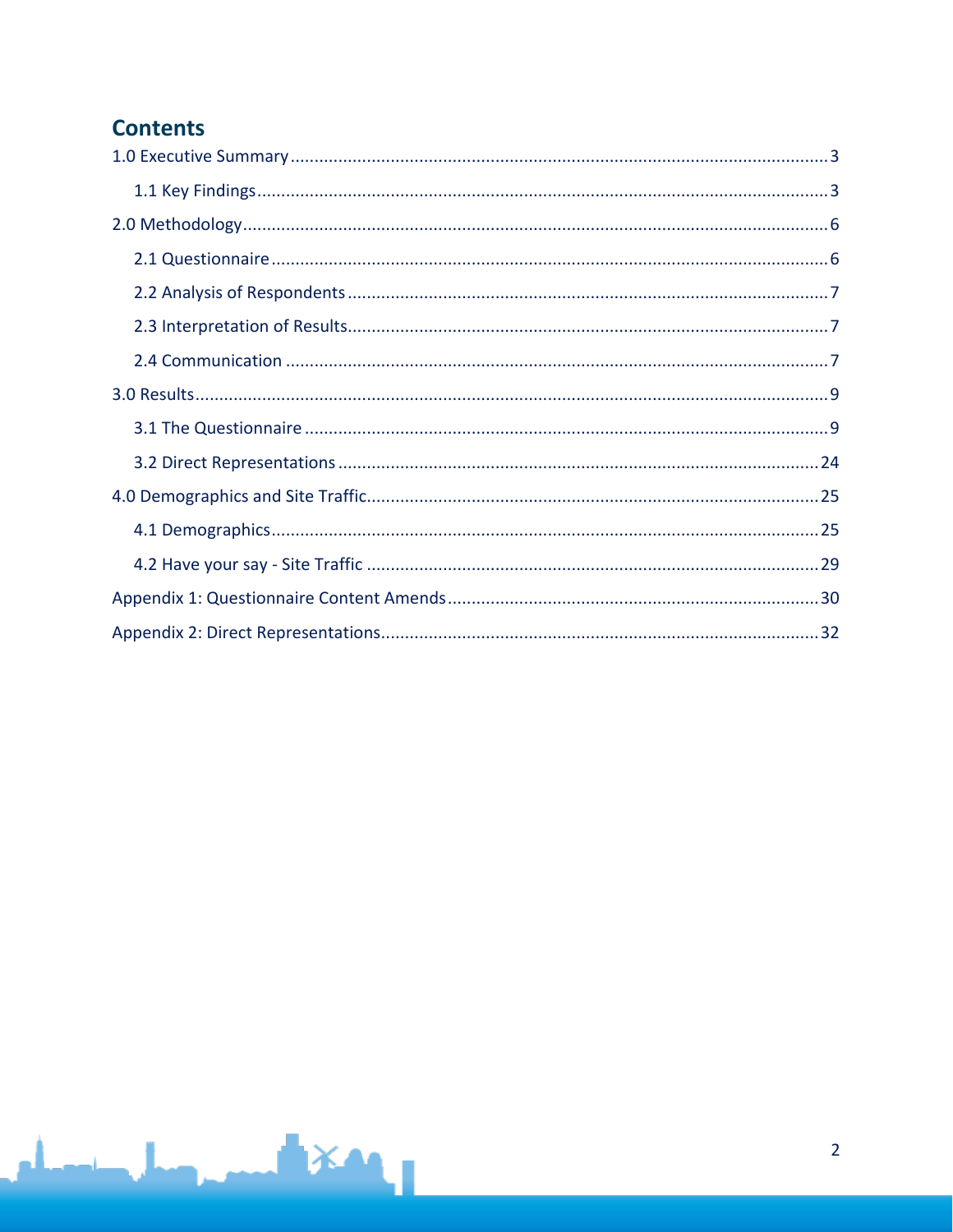## <span id="page-2-0"></span>1.0 Executive Summary

Wirral Council is facing significant financial challenges and is currently going through a detailed process to set a budget for the next year. This is part of a wider approach to address long term structural issues in the council's finances and deliver substantial savings to balance the budget.

The council is legally obliged to set a balanced budget or risk Government intervention, and the savings measures currently being proposed are intended to put the authority on a stable financial footing for the long-term.

A number of budget proposals were consulted on, this budget proposal is for the permanent closure of the Woodchurch Leisure Centre. This option includes the demolition of all elements of the facility including pool, changing areas, halls, reception etc.

The proposal is due to the condition of the built facilities on the site, low usage levels compared with other sites, the required level of investment required and the subsidy it carries. It is proposed that the centre is demolished to make way for a growth in outdoor leisure provision.

The site adjacent to the Leisure Centre will see the construction of a new supersize 3G Artificial Grass playing pitch and accompanying built facility during the 2022-23 Financial Year.

This option will generate a potential saving of £402,000 (full year effect) if taken.

Through this consultation people were asked to provide their views of the Woodchurch budget proposal considering reduced budgets and were asked for further ideas on savings in leisure services.

These consultation findings will be presented at the council's Tourism, Communities, Culture and Leisure Committee at the meeting in June. The Committee will scrutinise the savings proposals taking into account the comments of the public including any suggestions on alternative ways of making savings and the budget allotted by the full Council. Decision will be made on the Woodchurch proposal.

## <span id="page-2-1"></span>**1.1 Key Findings**

On 3 February the consultation was temporarily paused after it was identified that some questions did not provide an accurate reflection of the proposed budget option. A small number of questions were revised, and a modified survey was put back online. Please see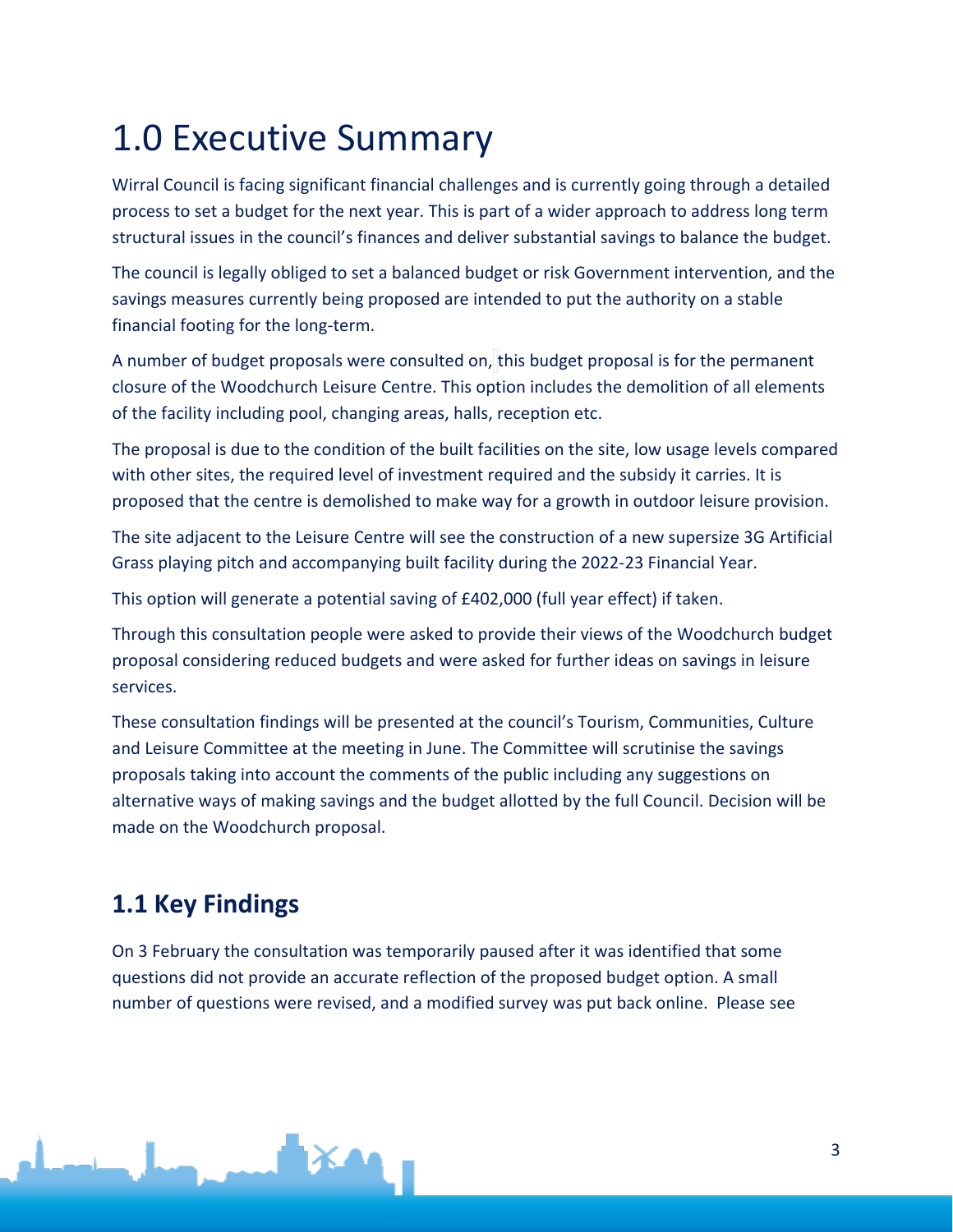Appendix 1 for the Questionnaire Content Amends. All contributions and views expressed through the survey are taken into consideration in this report.

- 167 people participated in the online survey before the pause (survey 1) and 136 people completed the online after the pause (survey 2). There were no paper copies submitted.
- When asked how regularly they used Wirral council's swimming pools, 72.4% of respondents were regular users and 27.6% were not regular users (Question 1).
- 30.1% of respondents had used council leisure facilities within the last week and only 3.6% had never used a council leisure facility (Question 2).
- 74.2% of respondents use council leisure facilities at least once per month (Question 3).
- 23.5% of respondents were members of the Invigor8 scheme, 76.5% were not (Question 4).
- 22.4% of respondents used council leisure facilities for organised/team sport, 77.6% did not (Question 5).
- When asked what council leisure facilities respondents used, swimming pools was the most common answer (39.3%) (Question 6).
- When asked their opinion on reducing the number of council leisure facilities if it will allow the authority to protect other leisure facilities, 85.3% of responses disagree, with 68.4% strongly disagreeing and 11.8% agreeing (Question 7a – survey 1 only).
- When asked if the closure of Woodchurch leisure centre is acceptable if it will help protect other leisure facilities, 86.8% disagreed, with 74.3% strongly disagreeing, and 11.0% agreeing that it would be acceptable (Question 7b – survey 1 only).
- 88.9% disagreed with the proposal to replace Woodchurch Leisure centre with a 3G football pitch and facilities. 10.4% agreed with the proposal (Question 7c –survey 1 only).
- 65.9% of respondents disagree with the proposal to permanently close and demolish Woodchurch Leisure Centre. 30.0% agreed with the proposal (Question 7.2 – survey 2 only).
- When asked what types of leisure provision they would like to see in the area, the top themes were: (Question 8 – survey 2 only)
	- o Swimming facilities (17.7%)
	- o Retain the existing leisure centre at Woodchurch (7.0%)
	- o Outdoor spaces for sports/leisure/recreation (4.7%)
	- o Gym facilities (4.7%)
	- o Refurbish Woodchurch leisure centre (4.2%)
- When asked if they had any alternative ideas to generate budget savings in leisure services, the top themes were: (Question 9)
	- o Make savings reduce cost of Council employees (14.0%)
	- o Refurbish Woodchurch leisure centre (5.0%)
	- o Close other leisure facilities (4.7%)
	- o Change the pricing structure (4.3%)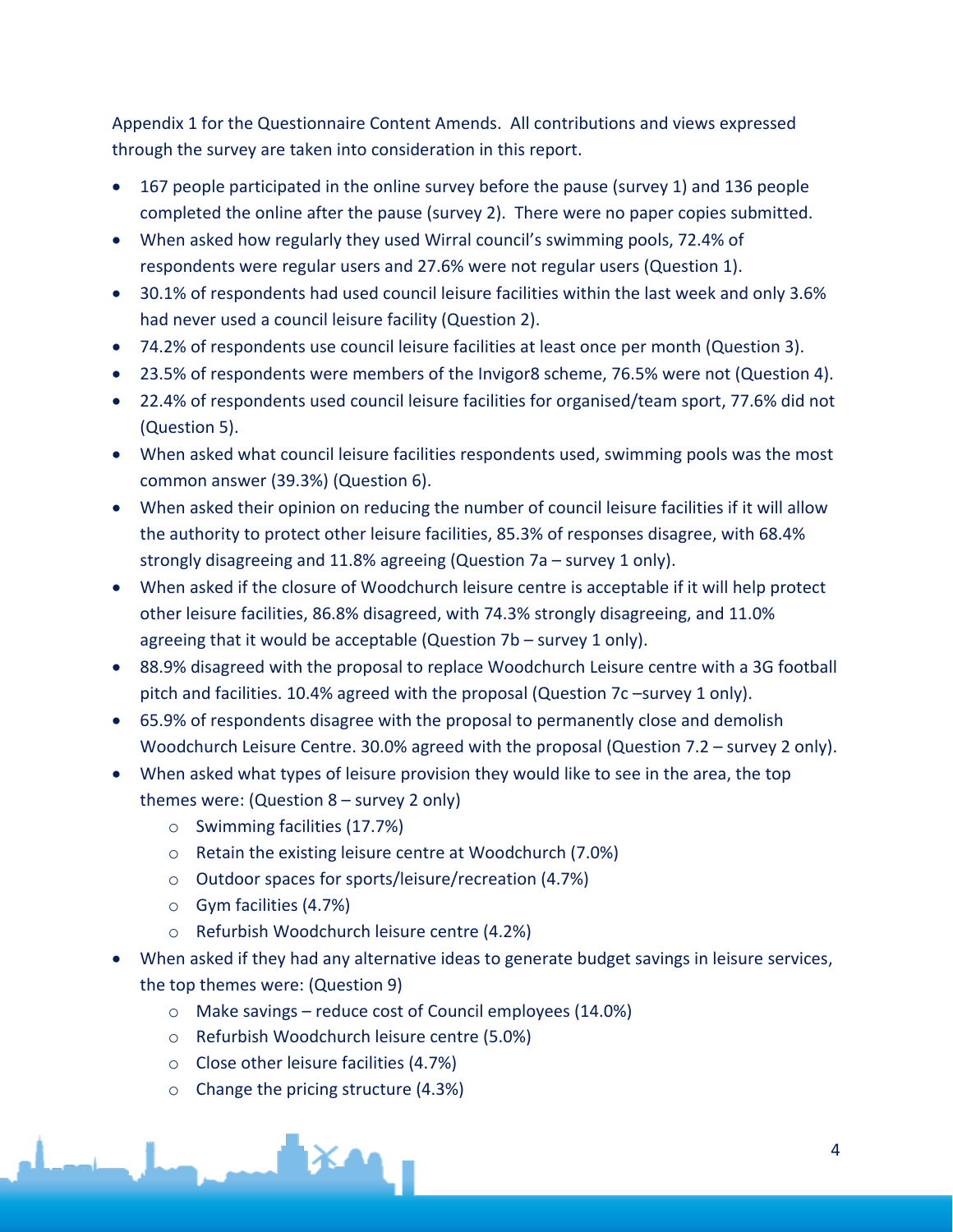- o Find a new revenue source (4.3%)
- When asked if they had any additional comments on this budget saving proposal, the top 5 themes were: (Question 10)
	- o The proposals are detrimental to health and wellbeing (9.6%)
	- o The proposals disproportionately affect the most deprived (8.0%)
	- o People are against the proposals (6.8%)
	- o There is no nearby swimming alternative (5.0%)
	- o The leisure centre is the last remaining community facility in Woodchurch (4.0%)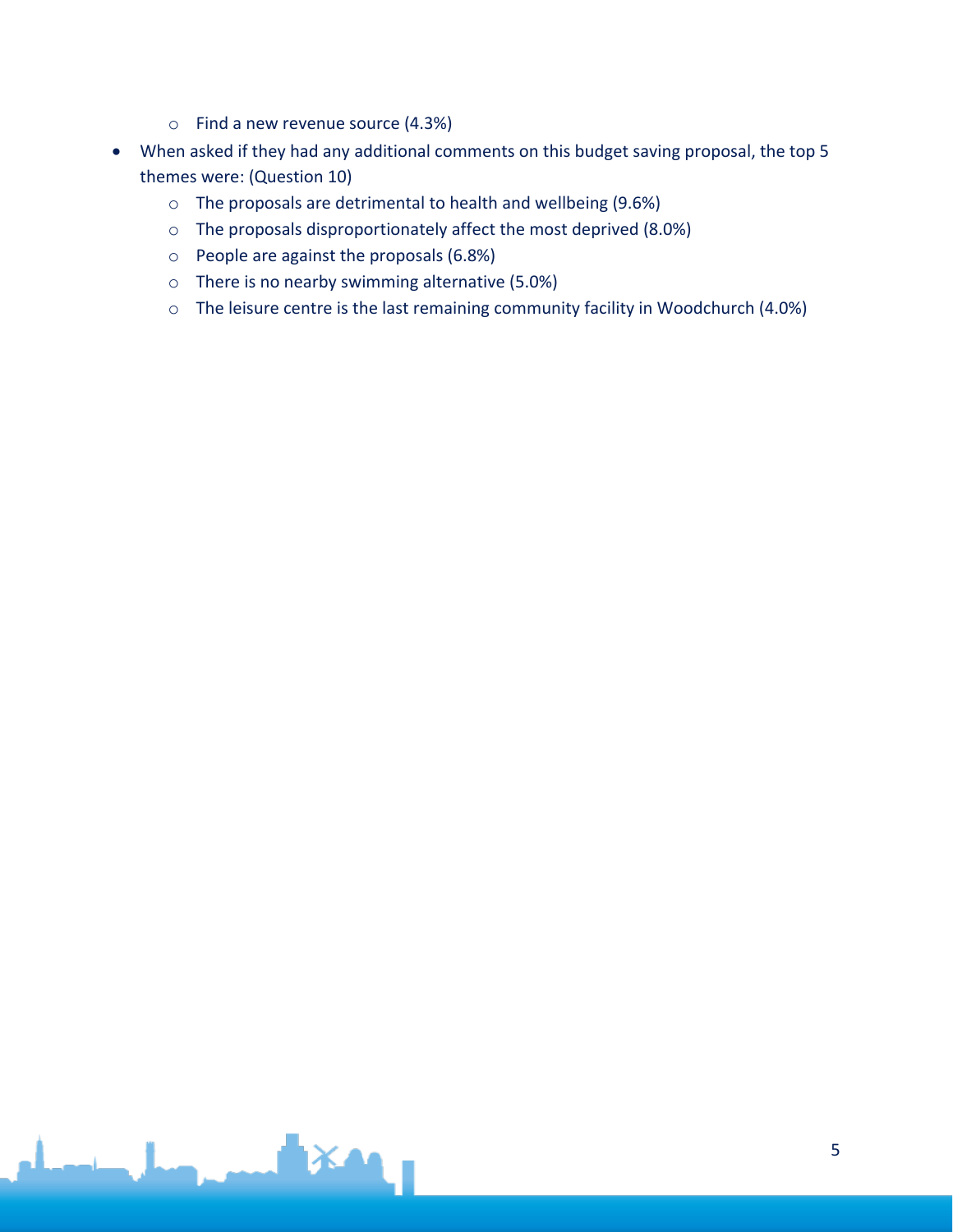## <span id="page-5-0"></span>2.0 Methodology

Through the Woodchurch consultation people were asked to tell us their views of the budget proposal considering reduced budgets and were asked for further ideas on savings in leisure services.

Following the consultation, the feedback will be considered at a meeting of the Tourism, Communities, Culture and Leisure Committee in June 2022.

The consultation was carried out between 31 January – 27 March 2022. The approach used was an on online public consultation through the 'Have your say' consultation portal at [www.haveyoursay.wirral.gov.uk](https://wirralcouncil.sharepoint.com/sites/Team-0401/Shared%20Documents/General/2020%20EngagementHQ/Budget/www.haveyoursay.wirral.gov.uk) with a page dedicated to the Woodchurch Consultation. Documents provided on the site included a summary of the Woodchurch Budget Proposal, a set of frequently asked questions and an Easy Read version of the questionnaire.

An online questionnaire was provided for residents to engage with. Respondents were also able to request paper copies of the survey, including an easy read version, or submit additional comments via a dedicated email address, which was published on the 'Have your say' website alongside the online tool. Completed Easy Read surveys were accepted until 10 April 2022.

## <span id="page-5-1"></span>**2.1 Questionnaire**

The consultation questionnaire was developed on the Woodchurch budget proposal and enabled stakeholders to record their feedback. To enable further understanding, and in-depth analysis, respondents were invited to provide free-text comments to expand on their ideas or concerns.

The consultation commenced on 31 January 2022. On 3 February the consultation was temporarily paused for an hour after it was identified that some questions did not provide an accurate reflection of the proposed budget option. A small number of questions were revised, and a modified survey was posted back online. Three questions were removed and replaced with two questions. The other questions remained the same so were unaffected by the change. All contributions and views collected from both questionnaires were analysed and collated in this report. The questions that were changed are noted in Appendix 1 of this report.

Following closure of the consultation, the responses to each of the direct questions were collated and the responses included in this report. For the free-text comment questions, a text coding approach was used based on the reoccurring themes. This data was then collated and summarised in the report. For specific tools where percentages do not add up to 100, this may be due to rounding, or the question is multi-coded. All free-text questions and ideas that offered respondents the option to provide written feedback could have covered multiple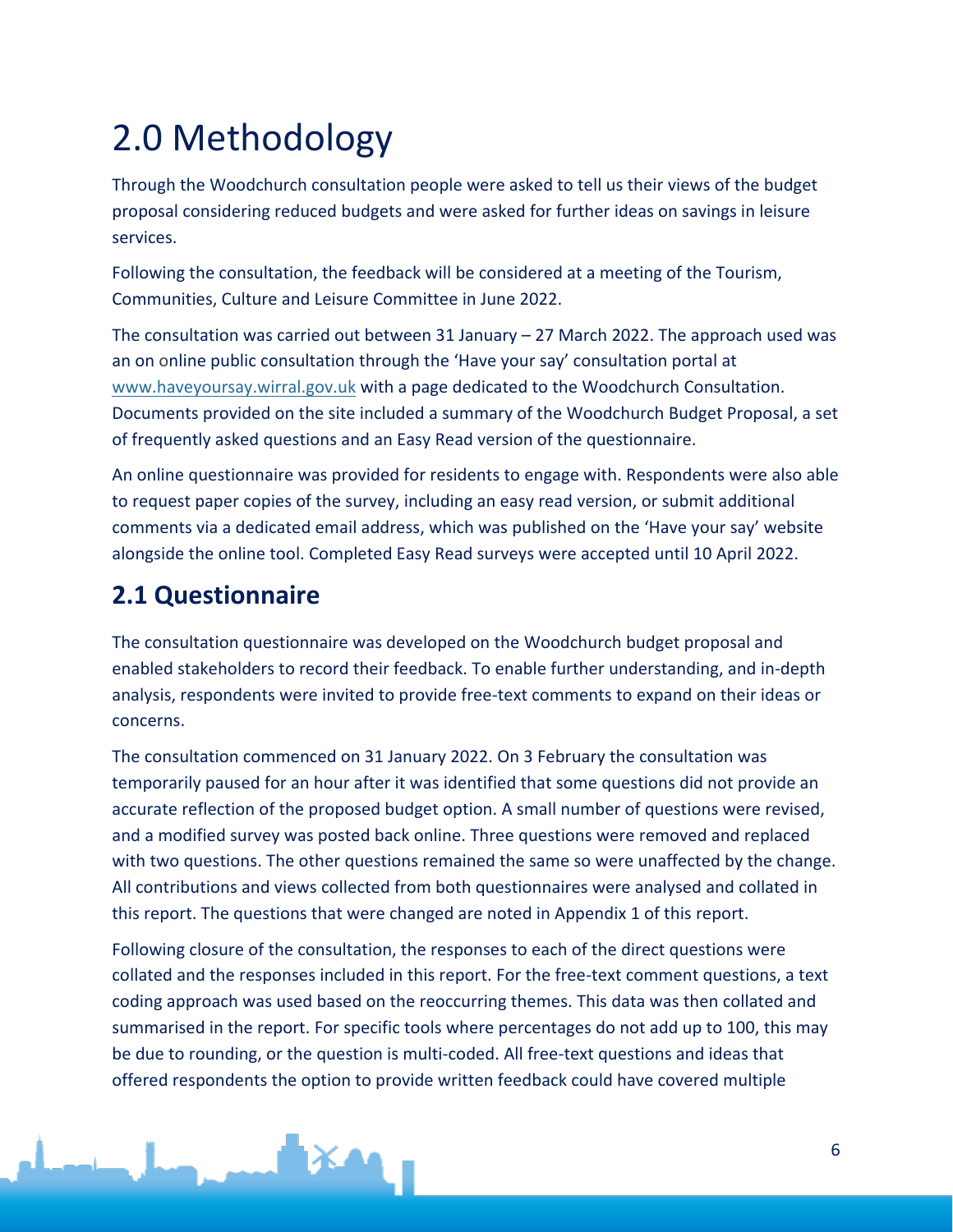themes. Therefore, with free-text responses being categorised using a coding system, some comments will be multi-coded and therefore may add up to more than 100 percent.

No paper or Easy Read questionnaires were submitted.

### <span id="page-6-0"></span>**2.2 Analysis of Respondents**

Respondents to the online tools were provided with the option to provide demographic information about themselves. It must be noted that this is an option and that not all respondents included this information. This data allows the demographic results to be included in this report to enable analysis of the scope of responses and representation from different demographic groups.

### <span id="page-6-1"></span>**2.3 Interpretation of Results**

In terms of the results, it is important to note that:

- The public consultation is not representative of the overall population but provides information on the opinion of those residents who engaged.
- For specific tools where percentages do not add up to 100, this may be due to rounding, or the question is multi-coded. All free-text questions and ideas that offered respondents the option to provide written feedback could have covered multiple themes. Therefore, with free-text responses being categorised using a coding system, some comments will be multi-coded and therefore add up to more than 100 percent.

### <span id="page-6-2"></span>**2.4 Communication**

To raise awareness amongst as many residents, stakeholders, and businesses as possible, a consultation sub campaign was carried out which, linking with the overall budget narrative and service specific responses, urged target audiences to take part in the consultation.

A variety of communications channels and platforms were utilised. This included:

- Organic social media (mix of platforms) 187,107 impressions and 10,319 interactions
- Targeted, sponsored social media 160,107 impressions and 562 link clicks
- Resident Email (inclusion in 5 editions)
- Partner/ Stakeholder updates
- Availability of Easy read questionnaires
- Councillor Updates (including consultation specific URL and narrative to share with constituents)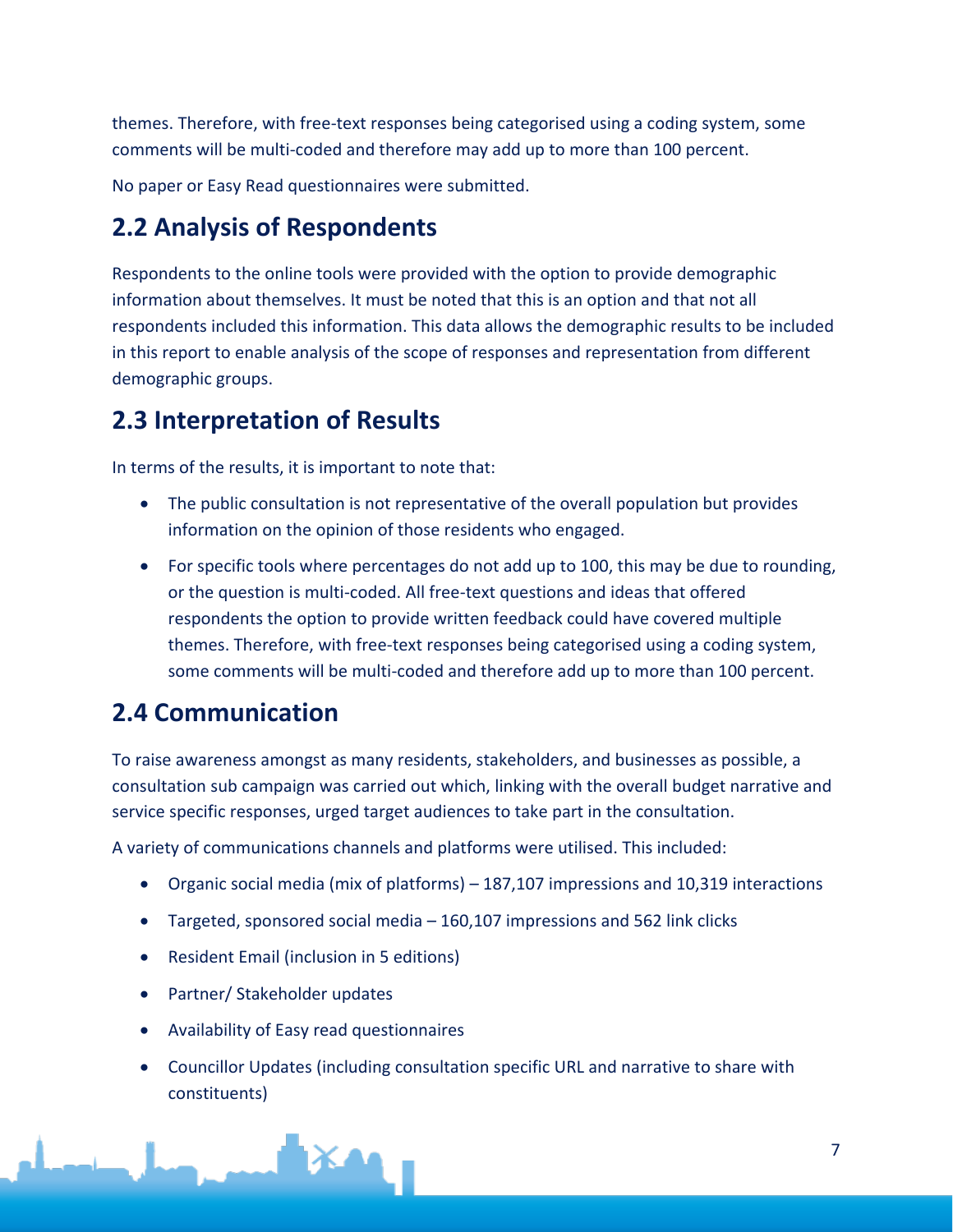- Creation of a dedicated Budget email inbox
- Digital campaign box adverts on council owned platforms (linking to HYS page)
- Press/ Content Media releases
- Budget updates posted to wirralview.com (Budget/ consultation specific news tab)
- Posts on Staff Facebook page
- Exec View (Staff Newsletter)
- Shared narrative for regular Workforce, Directorate and Team updates

In addition to the above, the service itself administered the issuing and recording of paper copies and responses, as well as direct engagement with friends/ interest groups.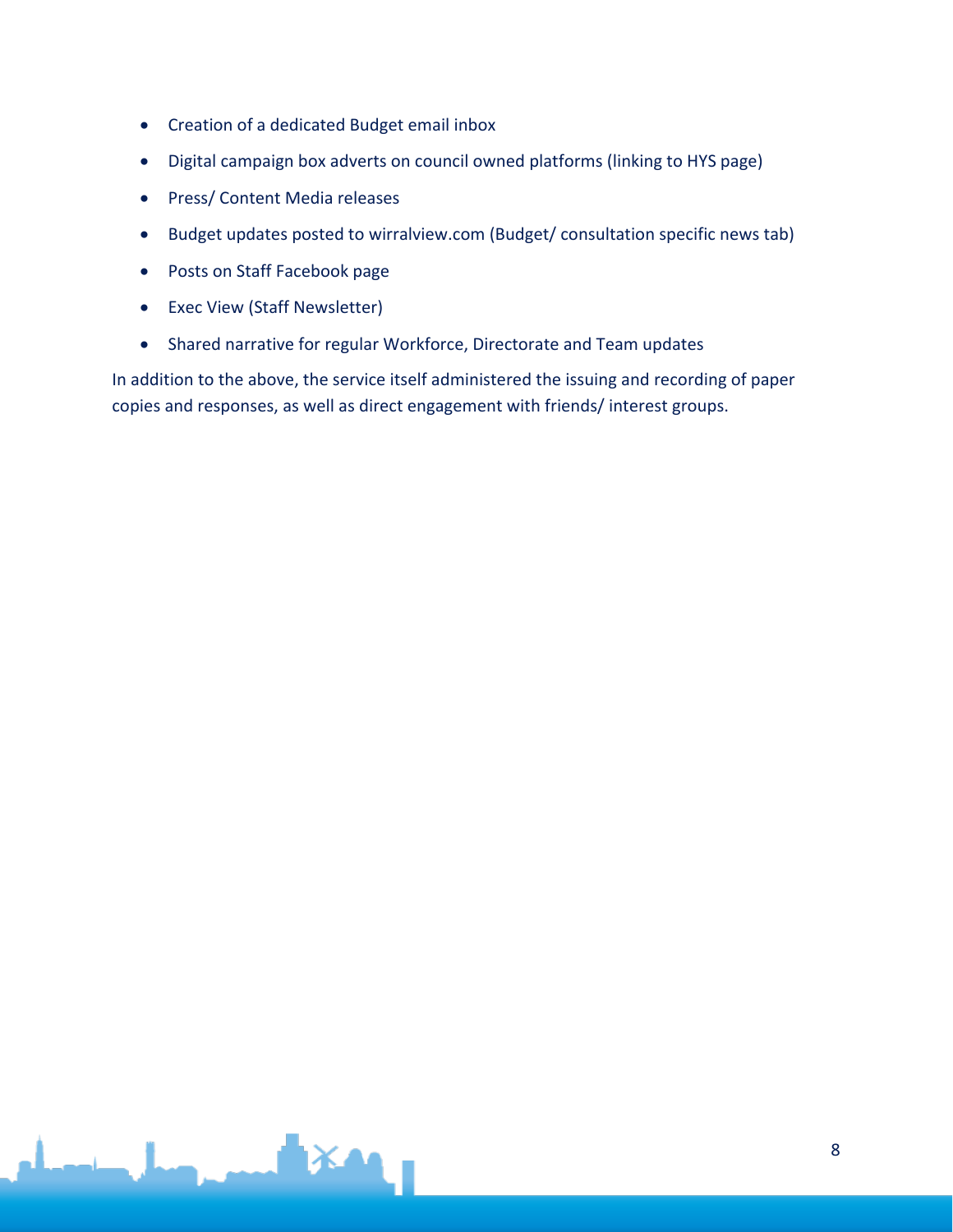## <span id="page-8-0"></span>3.0 Results

## <span id="page-8-1"></span>**3.1 The Questionnaire**

On 3 February the consultation was temporarily paused after it was identified that some questions did not provide an accurate reflection of the proposed budget option. A small number of questions were revised, and a modified survey was put back online. Please see Appendix 1 for the Questionnaire Content Amends. All contributions and views expressed through the survey are taken into consideration in this report.

167 people participated in the online survey before the pause (survey 1) and 136 people completed the online after the pause (survey 2). There were no paper copies submitted. No questions were mandatory so respondents could choose which questions to respond to.

#### **3.1.1 Question 1: Are you, or someone you care for, a regular user of Wirral Council swimming pools?**

Of the 301 respondents, 218 (72.4%) regularly used Wirral Council's swimming pools. 83 people (27.6%) were not regular users.



*Figure 1: Chart showing the proportion of respondents who use council swimming pools regularly.*

| Are you, or someone you care for, a regular<br>user of Wirral Council swimming pools? | Online 1 | <b>Online 2</b> | Total | %      |
|---------------------------------------------------------------------------------------|----------|-----------------|-------|--------|
| Yes                                                                                   | 111      | 107             | 218   | 72.4%  |
| <b>No</b>                                                                             | 25       | 58              | 83    | 27.6%  |
| <b>Total</b>                                                                          | 136      | 165             | 301   | 100.0% |

*Table 1: Showing the total number of respondents who used and did not use council swimming pools.*

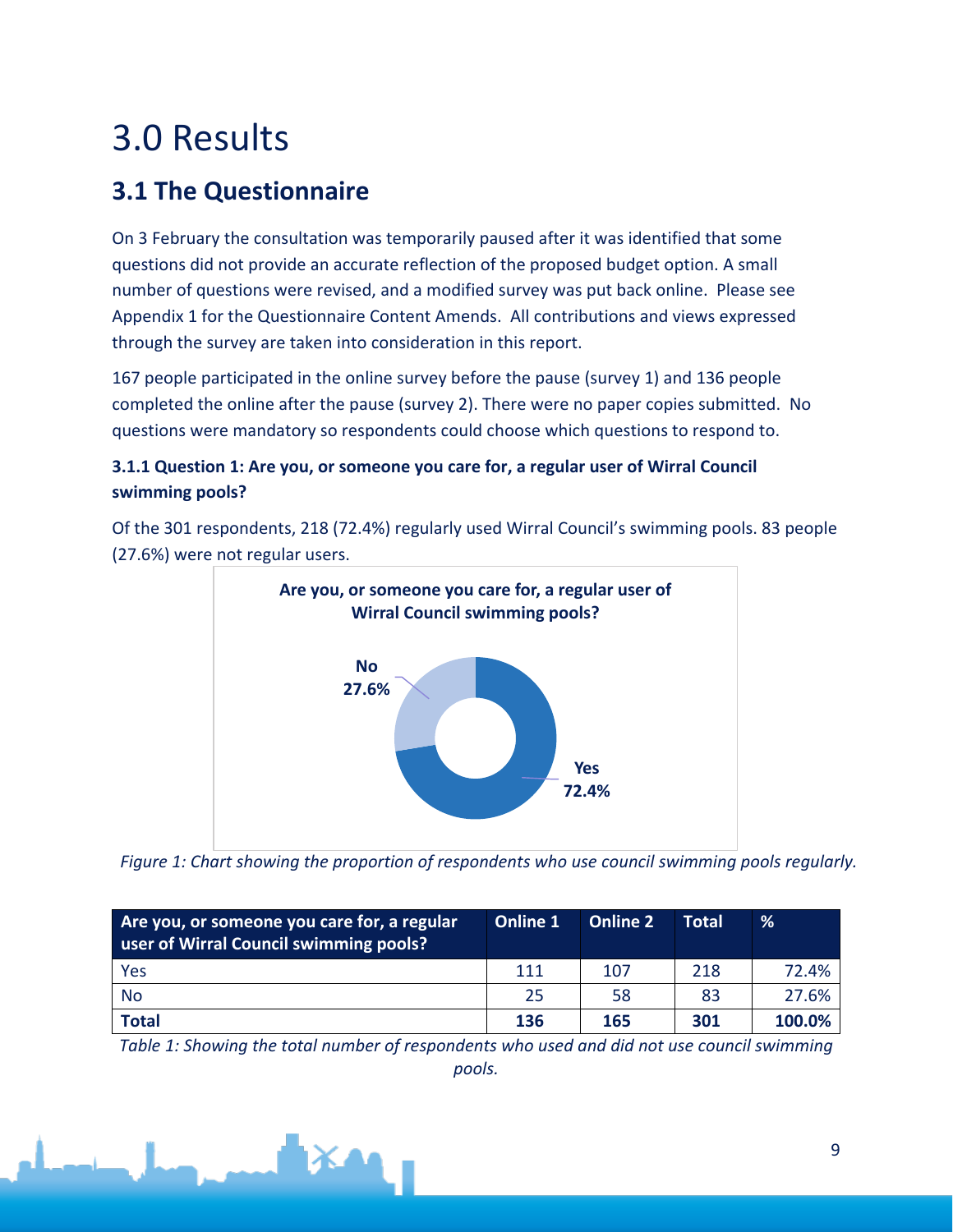#### **3.1.2 Question 2: When was the last time you used a council leisure facility?**

302 responded to this question. Very regular users were the largest group represented in this survey, with 91 (30.1%) respondents using leisure facilities within the last week. 176 (58.3%) respondents had used a council leisure facility within the past 3 months. The second largest group was the 90 (29.8%) respondents who last used a leisure facility over a year ago; it is important to consider the impact the coronavirus pandemic may have had on the regularity of leisure facility use. 11 (3.6%) respondents had never used a council leisure facility.



*Figure 2: Chart showing the last time respondents used a council leisure facility.*

| When was the last time you used a council<br>leisure facility? | <b>Online 1</b> | <b>Online 2</b> | <b>Total</b> | %      |
|----------------------------------------------------------------|-----------------|-----------------|--------------|--------|
| In the last week                                               | 44              | 47              | 91           | 30.1%  |
| In the last month                                              | 23              | 32              | 55           | 18.2%  |
| In the last three months                                       | 20              | 10              | 30           | 9.9%   |
| In the last six months                                         | 6               | 5               | 11           | 3.6%   |
| In the last year                                               | 6               | 8               | 14           | 4.6%   |
| More than one year ago                                         | 35              | 55              | 90           | 29.8%  |
| <b>Never</b>                                                   | 2               | 9               | 11           | 3.6%   |
| <b>Total</b>                                                   | 136             | 166             | 302          | 100.0% |

*Table 2: Total number of respondents who used a council leisure facility in the specified time frames.*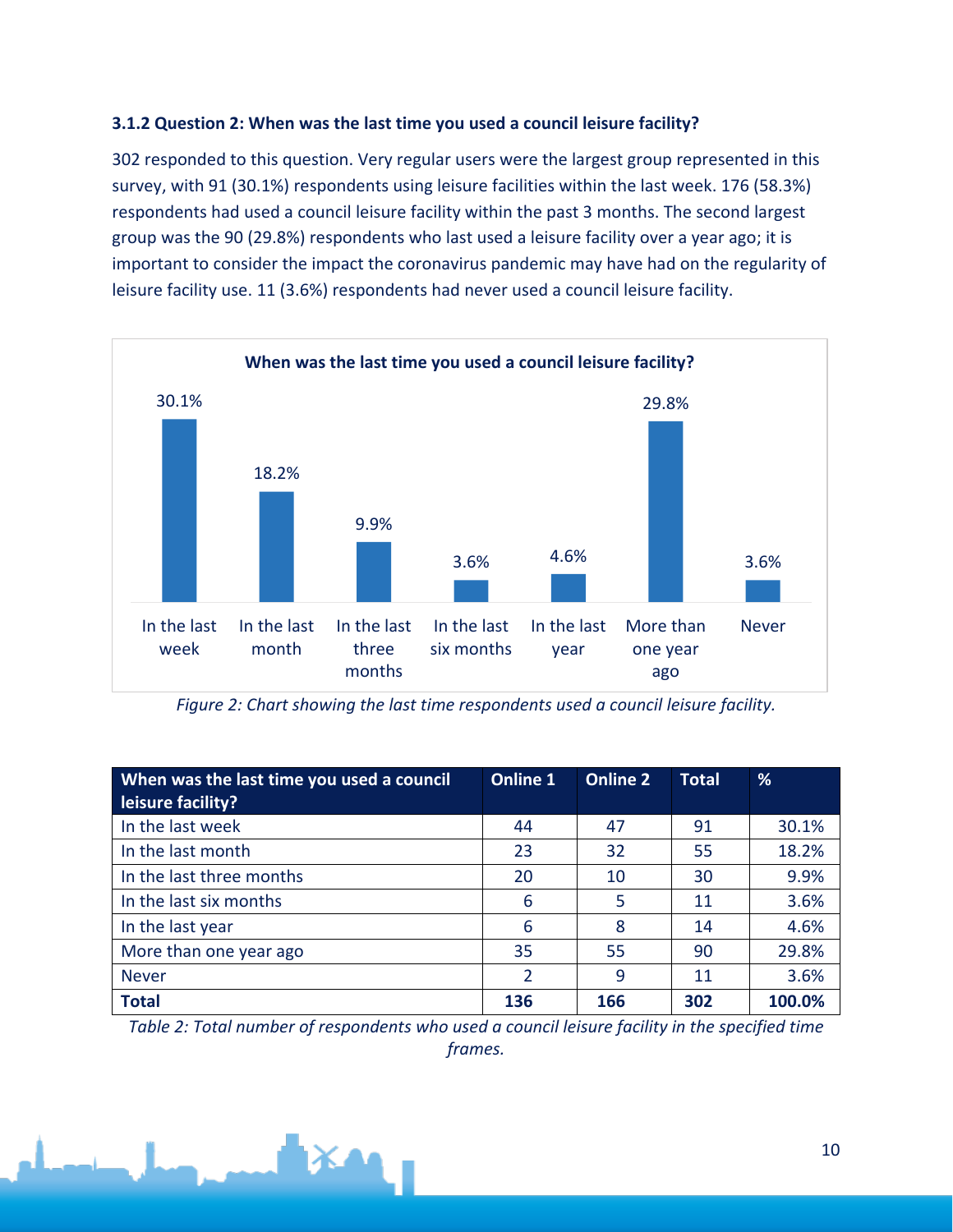#### **3.1.3 Question 3: How often do you use council leisure facilities?**

298 responded to this question, with 86 (28.9%) choosing the most common answer 'more than once a week.' 221 respondents (74.2%) used council leisure facilities at least once per month.



*Figure 3: Chart showing how frequently respondents used council leisure facilities.*

| How often do you use council leisure<br>facilities? | <b>Online 1</b> | <b>Online 2</b> | <b>Total</b> | %      |
|-----------------------------------------------------|-----------------|-----------------|--------------|--------|
| More than once a week                               | 42              | 44              | 86           | 28.9%  |
| Once a week                                         | 33              | 32              | 65           | 21.8%  |
| Once a fortnight                                    | 12              | 11              | 23           | 7.7%   |
| Monthly                                             | 24              | 23              | 47           | 15.8%  |
| Less than once a month                              | 24              | 53              | 77           | 25.8%  |
| <b>Total</b>                                        | 135             | 163             | 298          | 100.0% |

*Table 3: The frequency of council leisure facility use.*

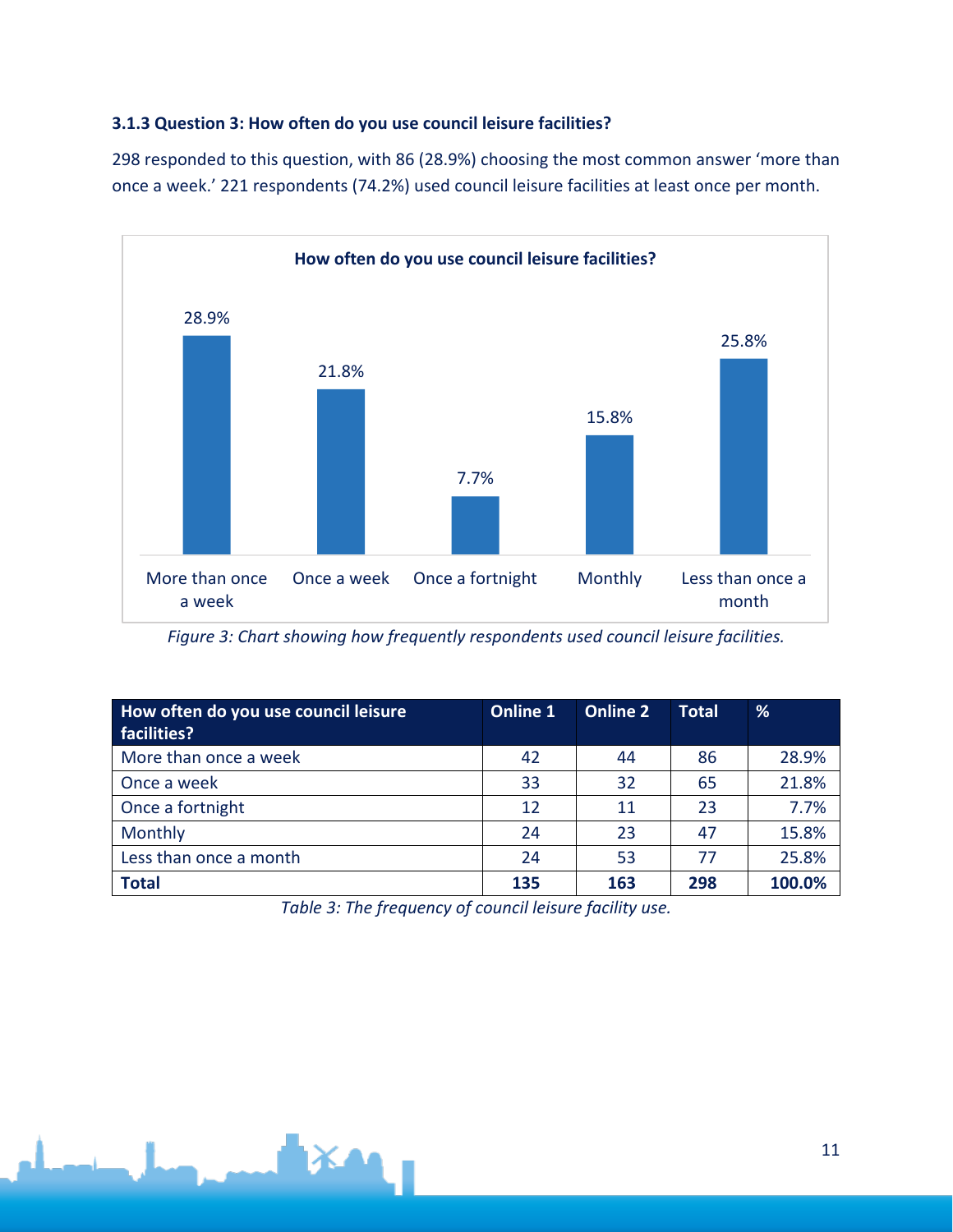#### **3.1.4 Question 4: Are you a member of Wirral Council's Invigor8 scheme allowing access to council leisure services?**

298 people responded to this question. 70 (23.5%) were members of the councils Invigor8 scheme, while 228 (76.5%) were not members of the scheme.



*Figure 4: Chart showing the proportion of respondents who were members of the Invigor8 scheme.*

| Are you a member of Wirral Council's Invigor8 scheme<br>allowing access to council leisure services? | <b>Online</b> | <b>Online</b> | Total | %      |
|------------------------------------------------------------------------------------------------------|---------------|---------------|-------|--------|
| Yes                                                                                                  | 32            | 38            | 70    | 23.5%  |
| <b>No</b>                                                                                            | 102           | 126           | 228   | 76.5%  |
| <b>Total</b>                                                                                         | 134           | 164           | 298   | 100.0% |

*Table 4: The number of Invigor8 members among respondents*

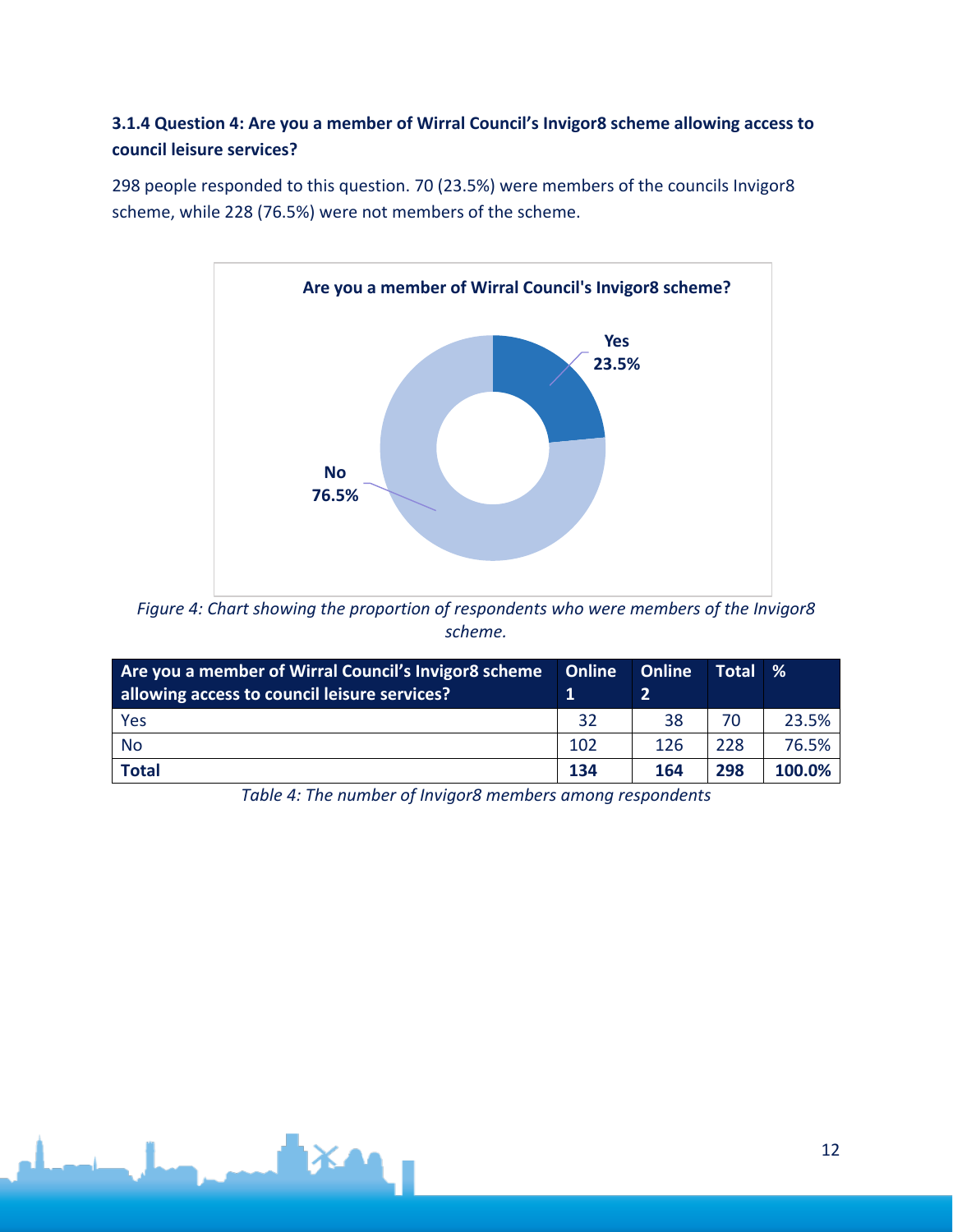#### **3.1.5 Question 5: Do you use Wirral Council leisure facilities for organised/team sports, e.g., football?**



299 people responded to this question. 67 (22.4%) did use Wirral council leisure facilities for organised / team sport, while 232 (77.6%) did not.

*Figure 5: Chart showing the proportion of respondents who used council leisure facilities for organised sport.*

| Do you use Wirral Council leisure facilities for<br>organised/team sports, e.g., football? | Online 1 | <b>Online 2</b> | Total | %      |
|--------------------------------------------------------------------------------------------|----------|-----------------|-------|--------|
| Yes                                                                                        | 31       | 36              | 67    | 22.4%  |
| <b>No</b>                                                                                  | 105      | 127             | 232   | 77.6%  |
| <b>Total</b>                                                                               | 136      | 163             | 299   | 100.0% |

*Table 5: The proportion of respondents who used council leisure facilities for organised sport.*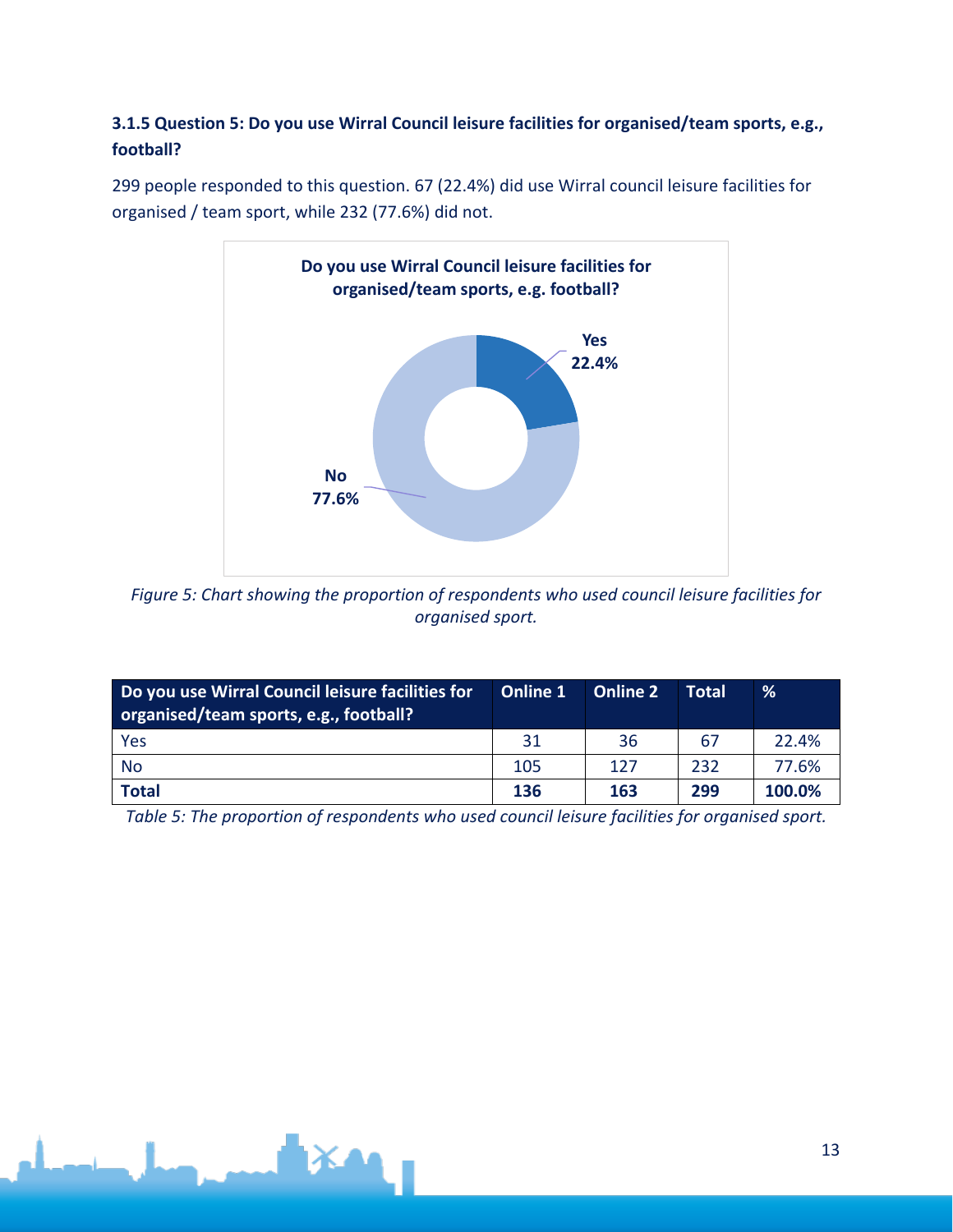#### **3.1.6 Question 6: What Wirral Council leisure facilities do you use?**

Respondents were able to select multiple facilities that they use. Swimming pools was the most common use of council leisure facilities among respondents, with 225 (39.3%) of use among respondents. 11 respondents (1.9%) did not use any council leisure facilities.



*Figure 6: Chart showing the council facilities respondents use.*

The Other category included many different things, including parks, running tracks, bowling greens, skiing facilities, dancing, open water swimming, paddleboarding and kayaking.

| What Wirral Council leisure facilities do you<br>use? | <b>Online 1</b> | <b>Online 2</b> | <b>Total</b> | %      |
|-------------------------------------------------------|-----------------|-----------------|--------------|--------|
| Swimming pools                                        | 118             | 107             | 225          | 39.3%  |
| Gyms                                                  | 38              | 36              | 74           | 12.9%  |
| <b>Exercise classes</b>                               | 36              | 36              | 72           | 12.6%  |
| Other (please specify)                                | 8               | 36              | 44           | 7.7%   |
| Football                                              | 19              | 22              | 41           | 7.2%   |
| Golf                                                  | 15              | 18              | 33           | 5.8%   |
| <b>Tennis</b>                                         | 6               | 17              | 23           | 4.0%   |
| <b>Badminton</b>                                      | 6               | 16              | 22           | 3.8%   |
| Other classes (e.g., martial arts)                    | 7               | 9               | 16           | 2.8%   |
| <b>Sailing</b>                                        | 5               | 6               | 11           | 1.9%   |
| <b>None</b>                                           | 6               | 5               | 11           | 1.9%   |
| <b>Total</b>                                          | 264             | 308             | 572          | 100.0% |

*Table 6: Table totalling the council facilities respondents use.*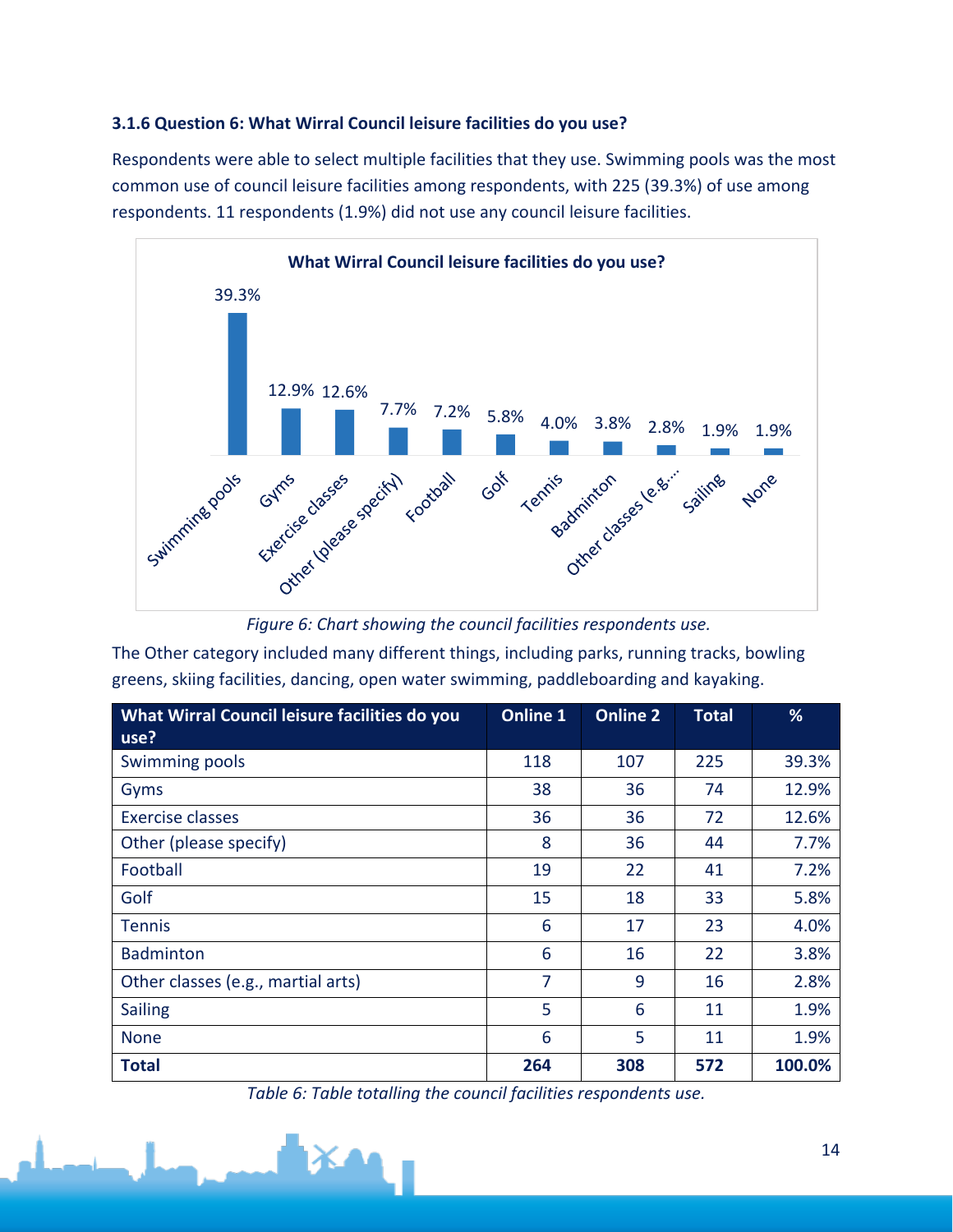#### **3.1.7 Question 7a: Closing down a council-operated leisure centre is acceptable if it will help protect other leisure facilities.**

This question was only included in survey 1.

136 people responded to this question. The most common answer was 'Strongly disagree,' with a total of 93 (68.4%) votes. In total, 116 (85.3%) disagreed, and 16 agreed (11.8%).



*Figure 7: Chart showing the extent to which people agreed with the proposed reduction in council leisure facilities.*

| Closing down a council-operated leisure centre is<br>acceptable if it will help protect other leisure<br>facilities. | <b>Online 1</b> | <b>Total</b> | %      |
|----------------------------------------------------------------------------------------------------------------------|-----------------|--------------|--------|
| Strongly agree                                                                                                       | 11              | 11           | 8.1%   |
| Agree                                                                                                                | 5               | 5            | 3.7%   |
| Neither agree nor disagree                                                                                           | 4               | 4            | 2.9%   |
| <b>Disagree</b>                                                                                                      | 23              | 23           | 16.9%  |
| Strongly disagree                                                                                                    | 93              | 93           | 68.4%  |
| <b>Total</b>                                                                                                         | 136             | 136          | 100.0% |

*Table 7: Totalling the number of responses by agreement level.*

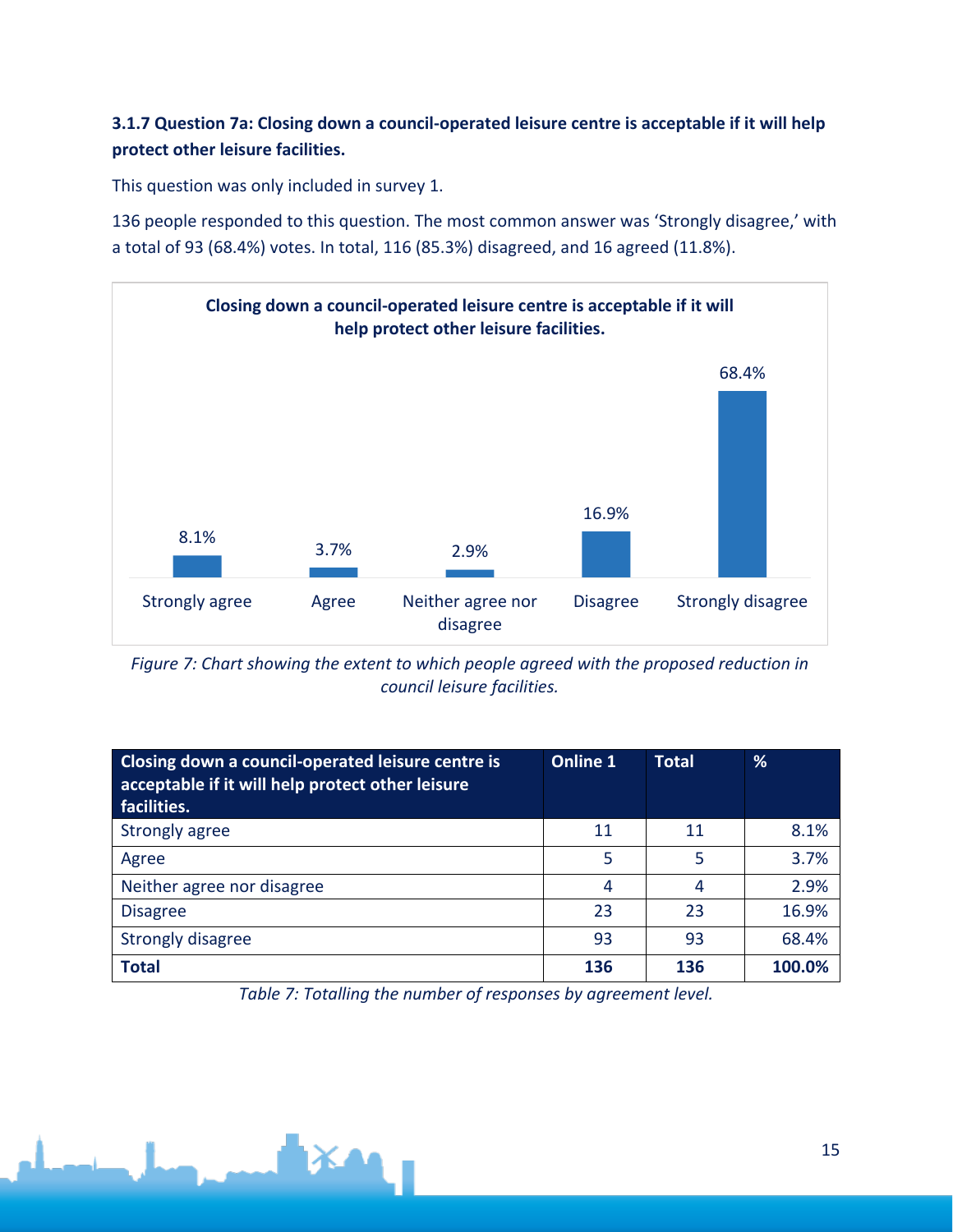#### **3.1.8 Question 7b: Closing down Woodchurch Leisure Centre is acceptable if it will help protect other leisure facilities.**

This question was only included in survey 1.

Of the 136 who responded to this question, 'Strongly disagree' was the most common answer – selected by 101 (74.3%). In total, 118 (86.8%) disagreed with the statement and 15 (11.0%) agreed.



*Figure 8: Chart showing the extent to which people agreed with the proposed closure of Woodchurch leisure facility.*

| <b>Closing down Woodchurch Leisure Centre is</b><br>acceptable if it will help protect other leisure facilities. | <b>Online 1</b> | Total | %      |
|------------------------------------------------------------------------------------------------------------------|-----------------|-------|--------|
| Strongly agree                                                                                                   | 11              | 11    | 8.1%   |
| Agree                                                                                                            | 4               | 4     | 2.9%   |
| Neither agree nor disagree                                                                                       | 3               | ₹     | 2.2%   |
| <b>Disagree</b>                                                                                                  | 17              | 17    | 12.5%  |
| Strongly disagree                                                                                                | 101             | 101   | 74.3%  |
| Total                                                                                                            | 136             | 136   | 100.0% |

*Table 8: Totalling the number of responses by agreement level.*

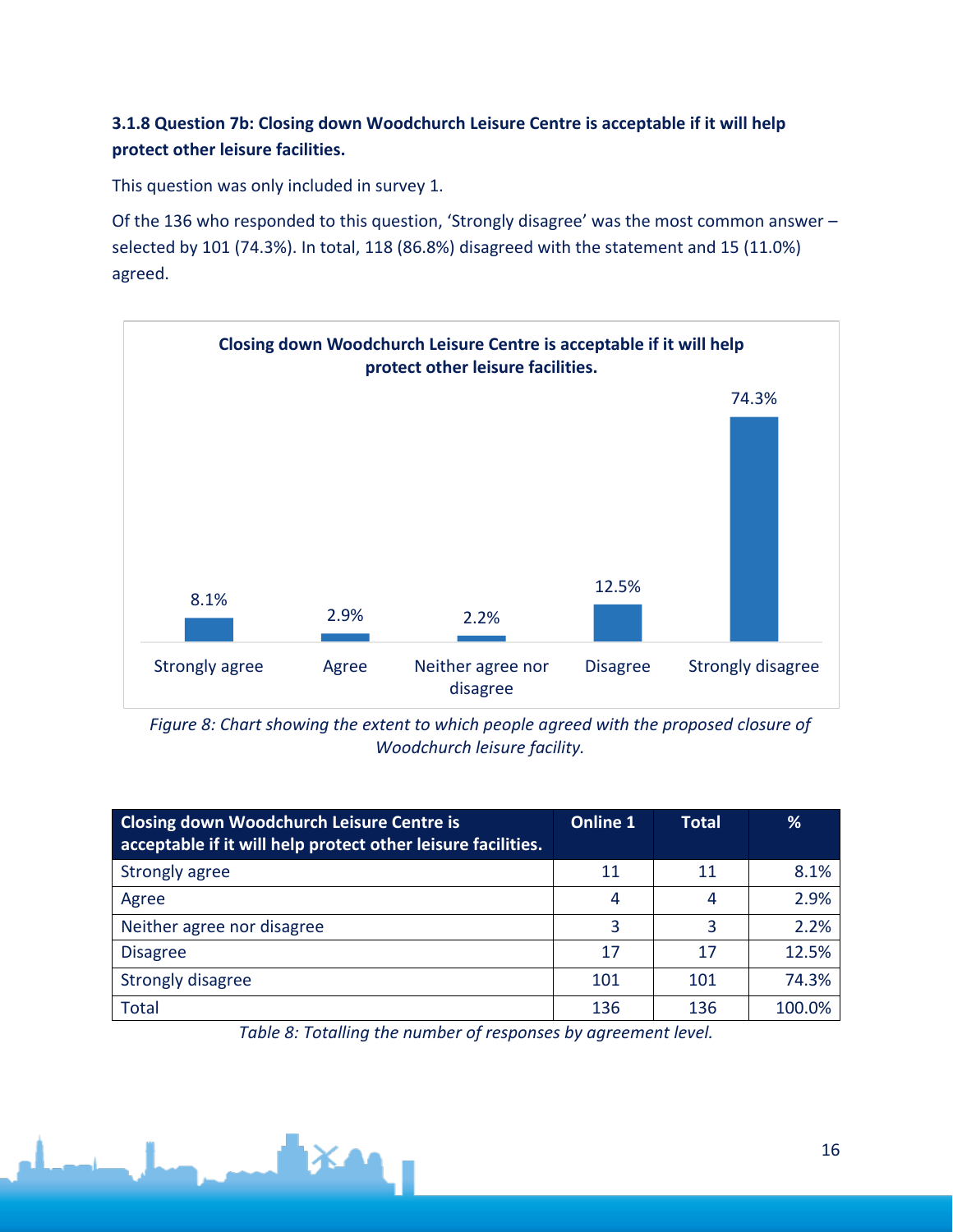**3.1.9 Question 7c: If this proposal to demolish Woodchurch Leisure Centre is taken, the council will develop the site to meet the growing demand for football pitches in a funding partnership between the Football Foundation and the Council for the provision of a 3G football pitch and facilities. This new provision to meet demand would be acceptable to me.**

This question was only included in survey 1.

Of the 135 who responded to this question, 'Strongly disagree' was the most common answer – selected by 102 (75.6%). In total, 120 (88.9%) disagreed with the statement and 14 (10.4%) agreed.



*Figure 9: Chart showing the extent to which people agree with the proposal to demolish Woodchurch leisure centre and replace it with a council operated 3G football pitch.*

| If this proposal to demolish Woodchurch Leisure<br>Centre is taken, the new provision of a 3G football<br>pitch to meet demand would be acceptable to me. | <b>Online 1</b> | <b>Total</b> | %      |
|-----------------------------------------------------------------------------------------------------------------------------------------------------------|-----------------|--------------|--------|
| Strongly agree                                                                                                                                            | 10              | 10           | 7.4%   |
| Agree                                                                                                                                                     | 4               | 4            | 3.0%   |
| Neither agree nor disagree                                                                                                                                |                 |              | 0.7%   |
| <b>Disagree</b>                                                                                                                                           | 18              | 18           | 13.3%  |
| <b>Strongly disagree</b>                                                                                                                                  | 102             | 102          | 75.6%  |
| <b>Total</b>                                                                                                                                              | 135             | 135          | 100.0% |

*Table 9: Totalling the number of responses by agreement level.*

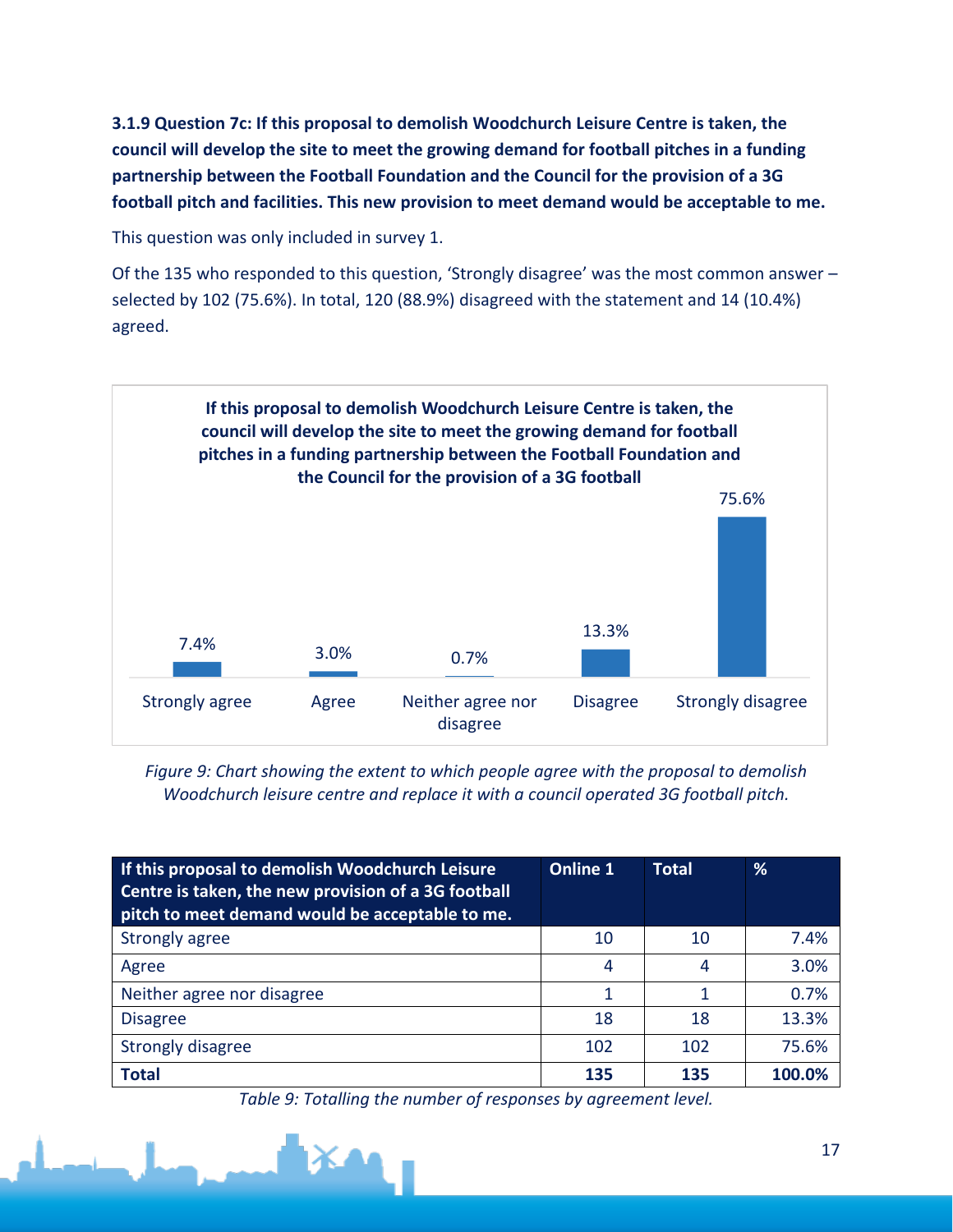#### **3.1.10 Question 7.2: It is proposed, as part of the council's savings options to balance the budget, to permanently close and demolish Woodchurch Leisure Centre. Please tell us your opinion on this proposal.**

This question was only included in survey 2.

In total, 167 people responded to this question. The most common answer was 'Strongly disagree' with 95 votes (56.9%). 110 (65.9%) disagree with the proposal and 50 (30.0%) agreed.



*Figure 10: Chart showing the extent to which people agreed with the proposal to permanently close and demolish Woodchurch Leisure Centre*

| It is proposed, as part of the council's savings options<br>to balance the budget, to permanently close and<br>demolish Woodchurch Leisure Centre. Please tell us<br>your opinion on this proposal. | <b>Online 2</b> | <b>Total</b> | %      |
|-----------------------------------------------------------------------------------------------------------------------------------------------------------------------------------------------------|-----------------|--------------|--------|
| Strongly agree                                                                                                                                                                                      | 32              | 32           | 19.2%  |
| Agree                                                                                                                                                                                               | 18              | 18           | 10.8%  |
| Neither agree nor disagree                                                                                                                                                                          | 7               | 7            | 4.2%   |
| <b>Disagree</b>                                                                                                                                                                                     | 15              | 15           | 9.0%   |
| Strongly disagree                                                                                                                                                                                   | 95              | 95           | 56.9%  |
| <b>Total</b>                                                                                                                                                                                        | 167             | 167          | 100.0% |

*Table 10: Totalling the number of responses by agreement level*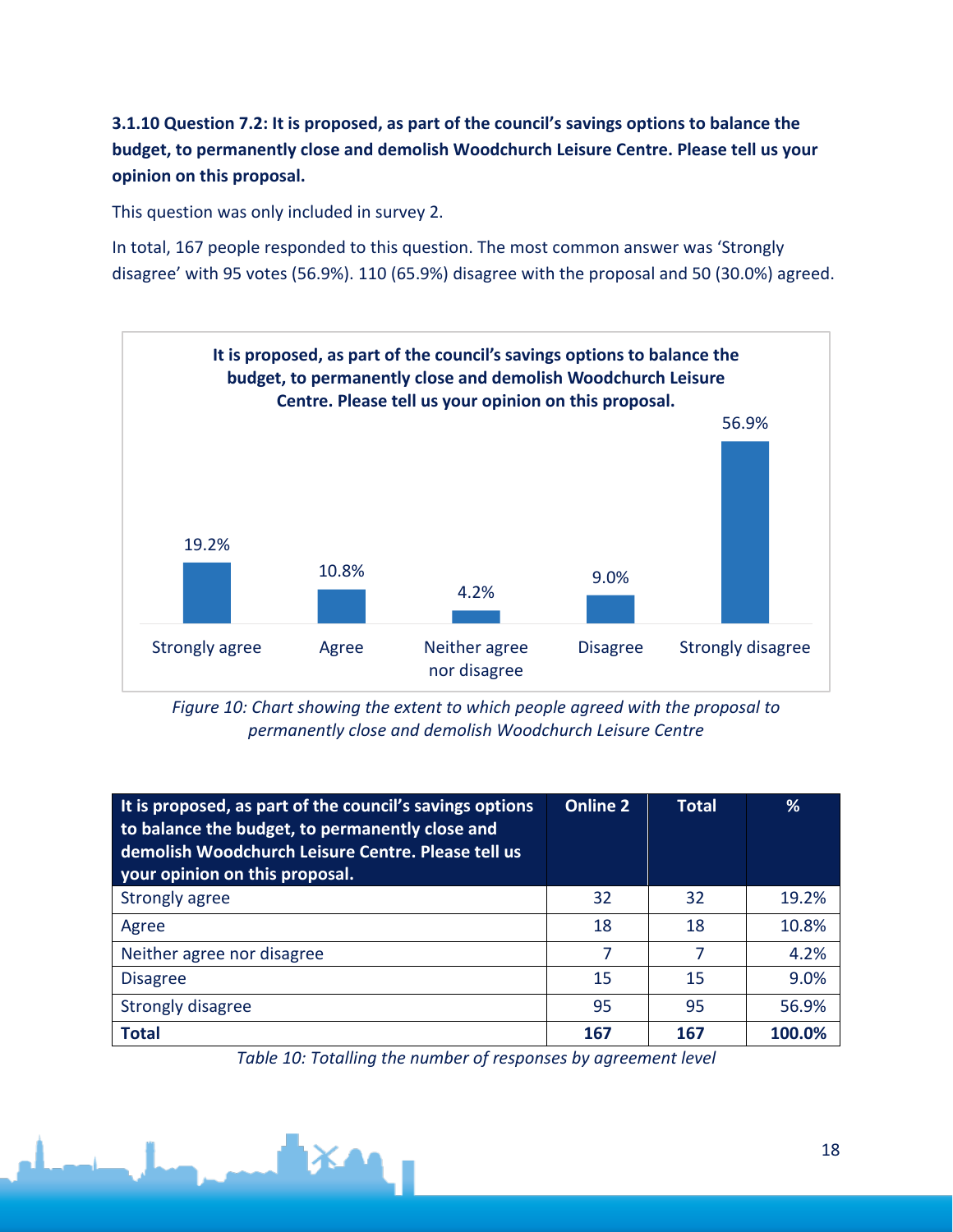**3.1.11 Question 8: The Leisure Investment Strategy (Leisure Facilities Masterplan) will be presented to members of the Tourism, Communities, Culture and Leisure Committee in June 2022. Part of this strategy will be the consideration of future leisure provision in the mid Wirral Area. What types of leisure provision would you like to see in this area?**

This question was only included in survey 2.

Respondents were asked what types of leisure provision they would like to see in the area. There were 115 online comments which were categorised into themes.

Below are the top themes arising from the comments, these top themes together make up 51.2% of the total themes identified.



*Figure 11: Chart showing the top themes of what types of leisure provision respondents would like to see in the area*

#### **Swimming (17.7%)**

Respondents would like swimming facilities. Some specifically wanted facilities that are local to them, and some wanted updated swimming facilities. Some mentioned they'd like outdoor swimming pools or a 50m swimming pool.

#### **Retain existing (7.0%)**

Respondents want to keep the existing leisure centre at Woodchurch, in particular the swimming facilities.

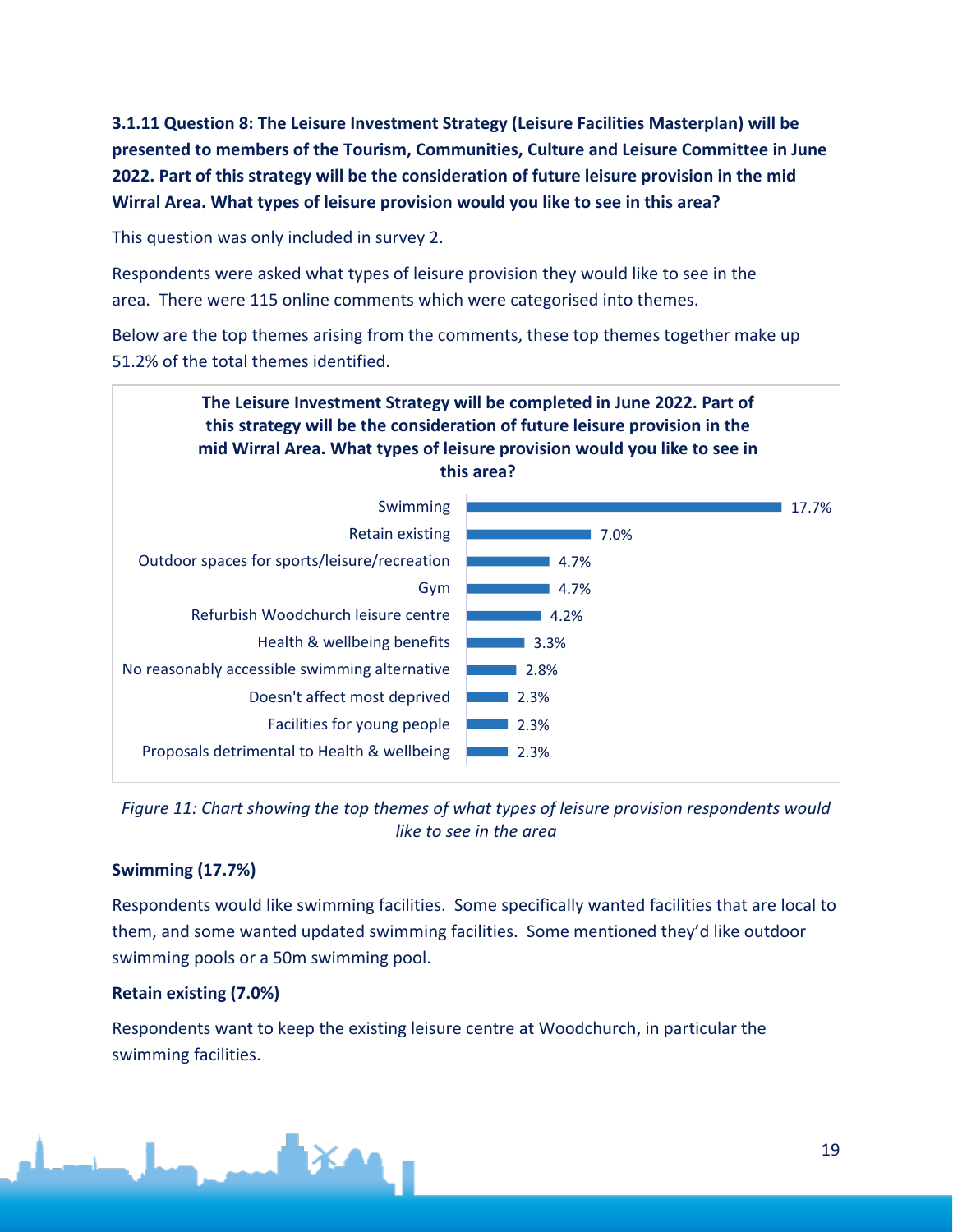#### **Outdoor spaces for sports/leisure/recreation (4.7%)**

More outdoor spaces for sports, leisure and recreation are required with most people mentioning green spaces and parks as well as some suggesting outdoor gyms and outdoor classes.

#### **Gym (4.7%)**

Respondents said they would like to have access to gym facilities.

#### **Refurbish Woodchurch leisure centre (4.2%)**

Respondents want the existing leisure centre to be refurbished. Some comment that this will increase usage, which will in turn increase revenue.

**The Leisure Investment Strategy (Leisure Facilities Masterplan) will be presented to members of the Tourism, Communities, Culture and Leisure Committee in June 2022. Part of this strategy will be the consideration of future leisure provision in the mid Wirral Area. What types of leisure provision would you like to see in this area?**

| <b>Theme</b>                                  | <b>Total</b> | % Of all themes |
|-----------------------------------------------|--------------|-----------------|
| Swimming                                      | 32           | 14.7%           |
| <b>Retain Existing</b>                        | 15           | 6.9%            |
| Gym                                           | 8            | 3.7%            |
| Outdoor spaces for sports/leisure/recreation  | 8            | 3.7%            |
| Refurbish Woodchurch leisure centre           | 8            | 3.7%            |
| Health & wellbeing benefits                   |              | 3.2%            |
| No reasonably accessible swimming alternative | 6            | 2.8%            |
| Doesn't affect most deprived                  | 5            | 2.3%            |
| Facilities for young people                   | 5            | 2.3%            |

*Table 11: Table showing the top themes of what types of leisure provision respondents would like to see in the area*

#### **3.1.12 Question 9: Do you have any alternative ideas to generate budget savings in leisure services?**

This was originally question 8 in survey 1, question 9 in survey 2.

Respondents were asked if they had any alternative ideas to generate budget savings in leisure services. There were 180 online comments which were categorised into themes.

Below are the top themes arising from the comments, these top themes together make up 43.7% of the total themes identified.

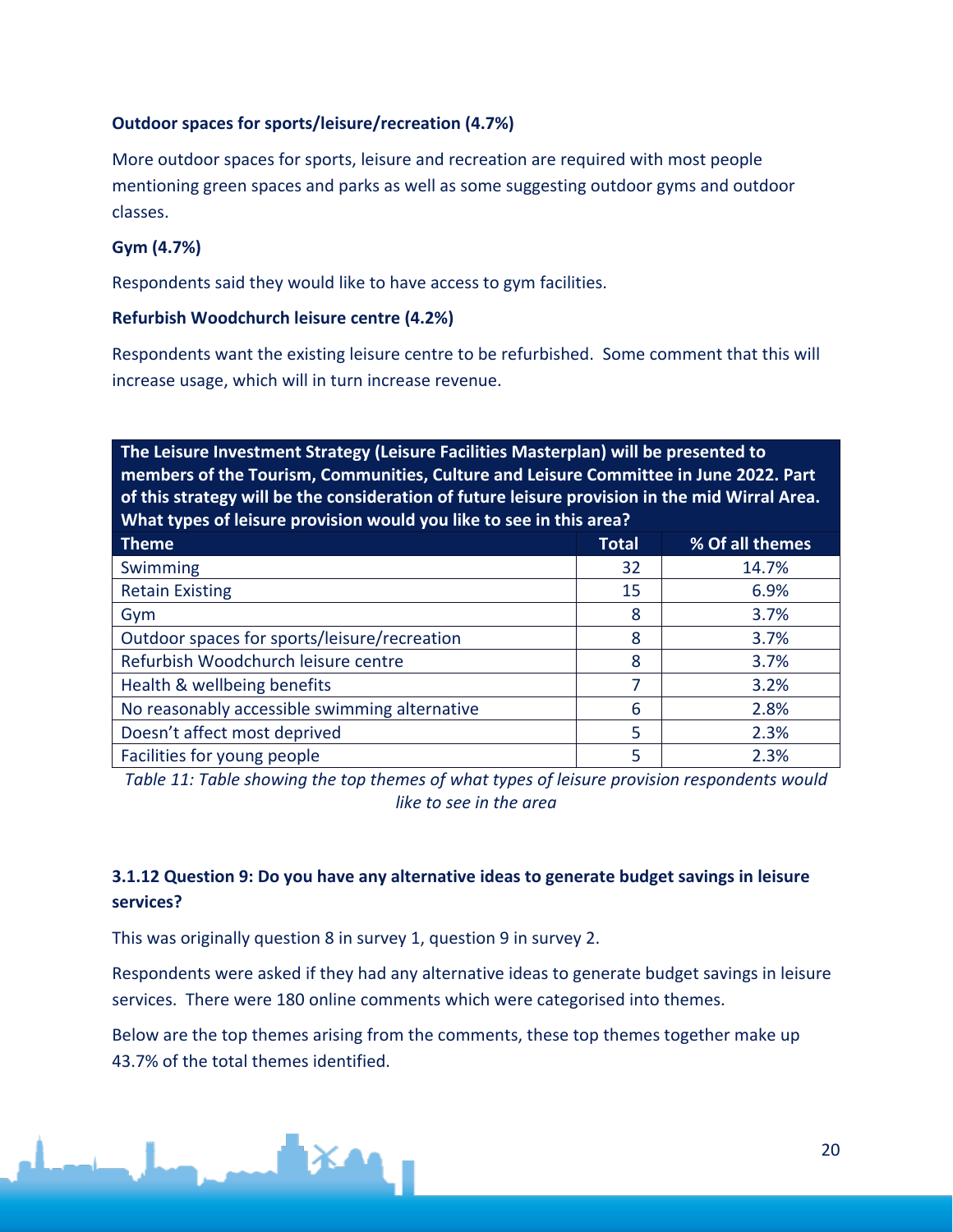

*Figure 12: Chart showing alternative ideas to generate budget savings in leisure services*

#### **Make savings – Council employees (14.0%)**

Respondents said the council should make savings by reducing employment costs: by having fewer council employees and paying them less, using fewer consultants, having fewer councillors, paying them less and using fewer developers and contractors.

#### **Refurbish Woodchurch leisure centre (5.0%)**

People said that by refurbishing the centre, it would bring more customers in and therefore more revenue would be generated.

#### **Close other leisure facilities (4.7%)**

Respondents suggested closing other leisure facilities instead, with most people suggesting to close golf courses, but others suggesting closing the Concourse, Europa Pools, the Tennis Centre, and some suggesting closing older buildings and reduce the number of leisure facilities overall.

#### **Change pricing structure (4.3%)**

People suggested various ways of changing the pricing structure in order to raise more money. Some suggested raising prices, while others suggested reducing prices in order to attract more customers.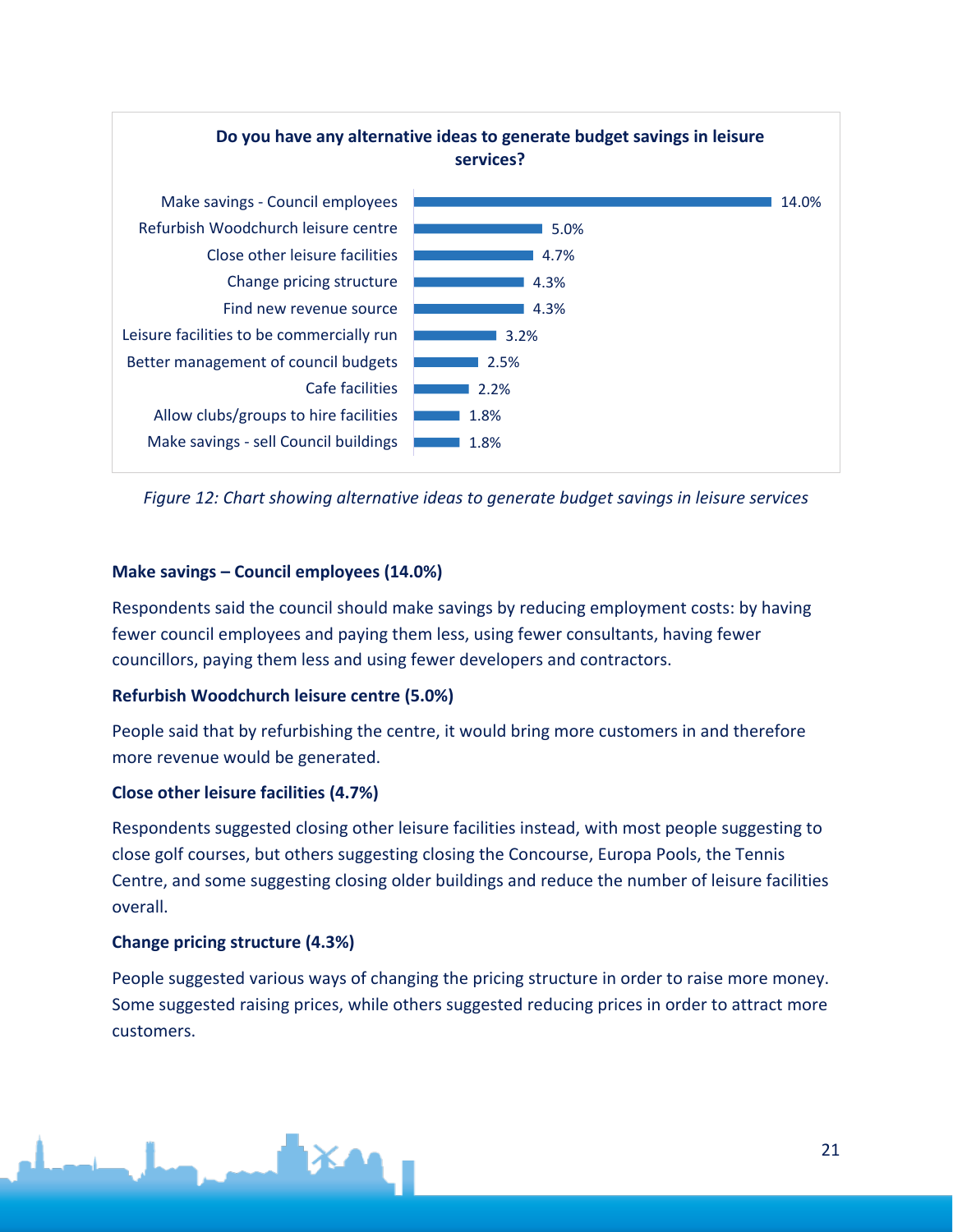#### **Find new revenue source (4.3%)**

Respondents said that the council should seek new revenue sources, including government funding, sponsorship, applying for funding/lottery, community fundraising or private investment.

| Do you have any alternative ideas to generate budget savings in leisure services? |    |                 |  |  |
|-----------------------------------------------------------------------------------|----|-----------------|--|--|
| <b>Tag</b>                                                                        |    | % Of all themes |  |  |
| Make savings - Council employees                                                  | 39 | 14.0%           |  |  |
| Refurbish Woodchurch leisure centre                                               | 14 | 5.0%            |  |  |
| Close other leisure facilities                                                    | 13 | 4.7%            |  |  |
| Change pricing structure                                                          | 12 | 4.3%            |  |  |
| Find new revenue source                                                           | 12 | 4.3%            |  |  |
| Leisure facilities to be commercially run                                         | 9  | 3.2%            |  |  |
| Better management of council budgets                                              | 7  | 2.5%            |  |  |
| Cafe facilities                                                                   | 6  | 2.2%            |  |  |
| Allow clubs/groups to hire facilities                                             | 5  | 1.8%            |  |  |
| Make savings - sell Council buildings                                             | 5  | 1.8%            |  |  |

*Table 12: Alternative ideas to generate budget savings in leisure services*

#### **3.1.13 Question 10: Do you have any additional comments on this budget saving proposal?**

This was originally question 9 in survey 1, question 10 in survey 2.

Respondents were asked if they had any additional comments on this budget saving proposal. There were 180 online comments which were categorised into themes.

Below are the top themes arising from the comments, these top themes together make up 48.3% of the total themes identified.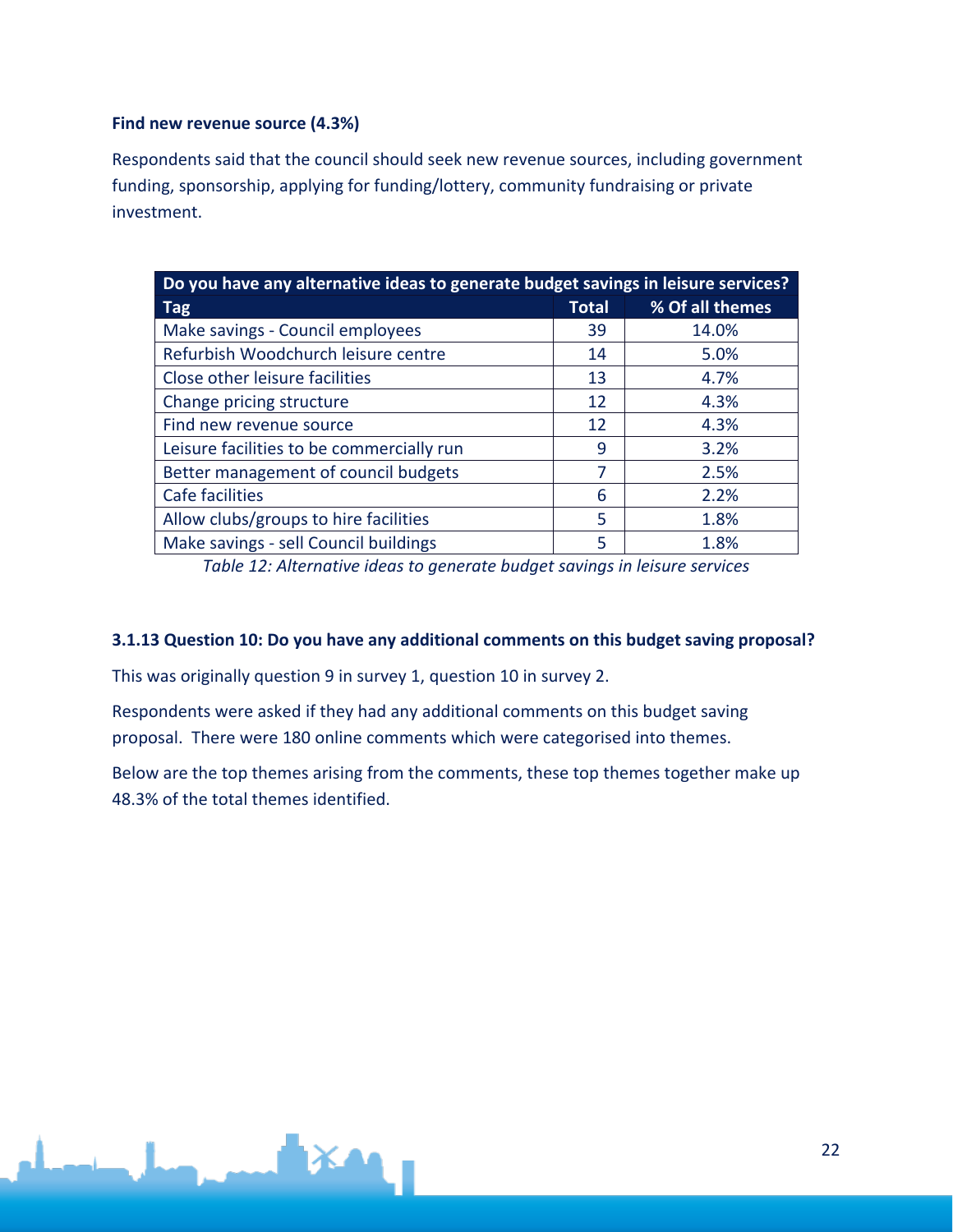

*Figure 13: chart showing the top themes of additional comments on this budget saving proposal*

#### **Proposals detrimental to Health & wellbeing (9.6%)**

Many of the respondents said that closing the leisure centre would severely affect the health and wellbeing of the people in the community, many of whom cannot afford to travel elsewhere to access other leisure facilities. It will affect physical wellbeing including fitness and obesity, and mental health.

#### **Disproportionately affects most deprived (8.0%)**

Many people said that this is a deprived area and that closing Woodchurch leisure centre will affect people who do not have the means to access other facilities, whereas other leisure facilities in less deprived parts of the Wirral are remaining open.

#### **Against proposal (6.8%)**

Respondents said that they are against the proposal, and they think it is "totally unacceptable" and "appalling" to close this much needed centre.

#### **No nearby swimming alternative (5.0%)**

People commented that there are not any swimming facilities nearby and travelling to access other facilities would be difficult for some people in the Woodchurch area.

#### **Last remaining community facility in Woodchurch (4.0%)**

Respondents said that the leisure centre is the last remaining community facility in Woodchurch and closing it will have a big impact, including causing anti-social behaviour and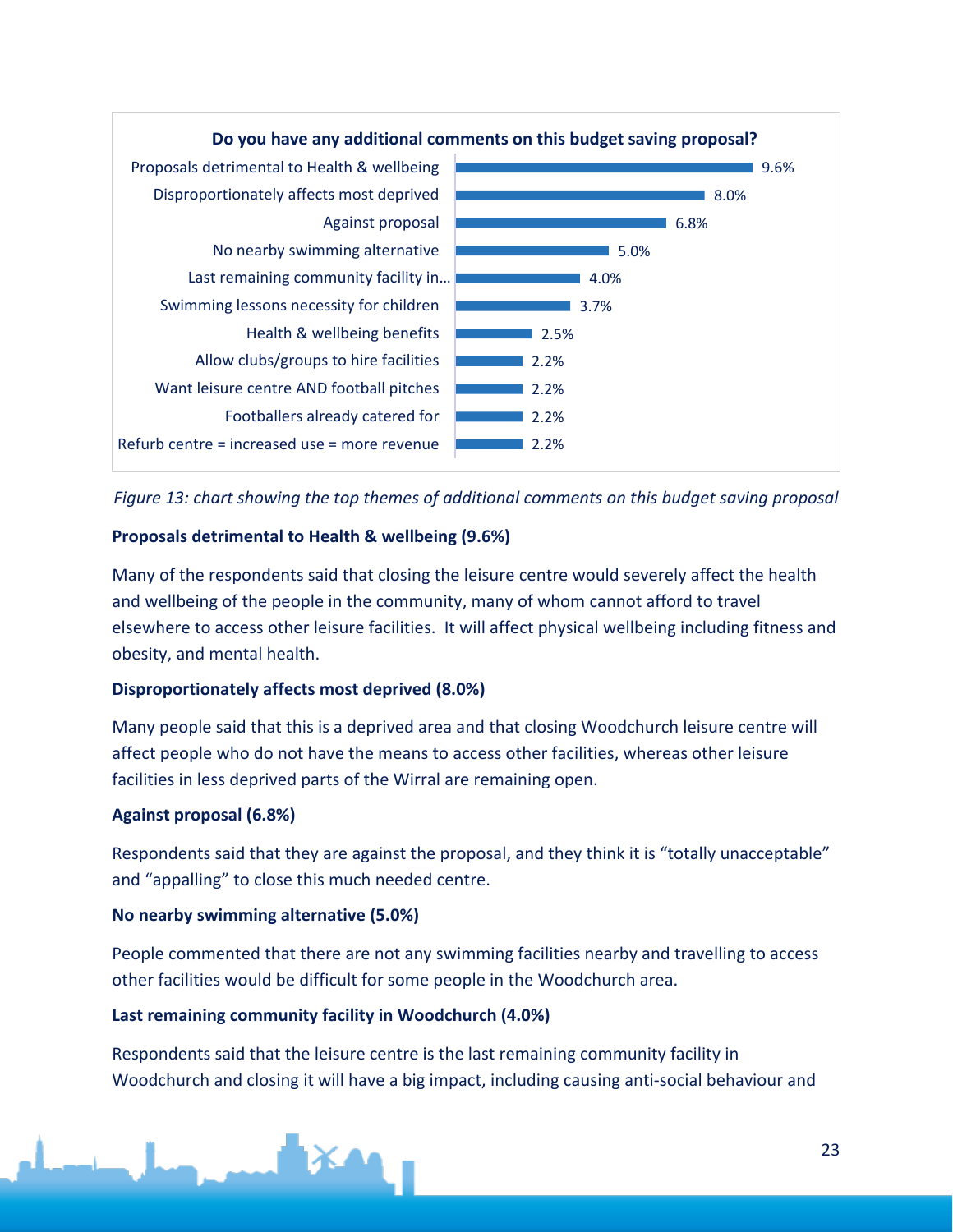vandalism. People are concerned that without this central facility there is no-where for the community to come together, and some commented that not everyone likes football.

| Do you have any additional comments on this budget saving proposal? |              |                 |  |  |  |  |
|---------------------------------------------------------------------|--------------|-----------------|--|--|--|--|
| Tag                                                                 | <b>Total</b> | % Of all themes |  |  |  |  |
| Proposals detrimental to Health & wellbeing                         | 31           | 9.6%            |  |  |  |  |
| Disproportionately affects most deprived                            | 26           | 8.0%            |  |  |  |  |
| Against proposal                                                    | 22           | 6.8%            |  |  |  |  |
| No reasonably accessible swimming alternative                       | 16           | 5.0%            |  |  |  |  |
| Last remaining community facility in Woodchurch                     | 13           | 4.0%            |  |  |  |  |
| Swimming lessons necessity for children                             | 12           | 3.7%            |  |  |  |  |
| Health & wellbeing benefits                                         | 8            | 2.5%            |  |  |  |  |
| Allow clubs/groups to hire facilities                               | 7            | 2.2%            |  |  |  |  |
| Want leisure centre and football pitches                            | 7            | 2.2%            |  |  |  |  |
| Footballers already catered for                                     | 7            | 2.2%            |  |  |  |  |
| Refurb centre = increased use = more revenue                        | 7            | 2.2%            |  |  |  |  |

*Table 13: table showing the top themes of additional comments on this budget saving proposal*

### <span id="page-23-0"></span>**3.2 Direct Representations**

Eight direct representations were received via the dedicated email address supplied for the consultation process. These are provided in Appendix 2.

In relation to the Woodchurch proposals an online petition was created which can be found here:

[Petition · Save Woodchurch Swimming Pool and Leisure Centre · Change.org](https://www.change.org/p/wirral-metropolitan-borough-council-save-woodchurch-leisure-centre)

As at 11:00 20 April 2022, 4,909 people had signed this petition.

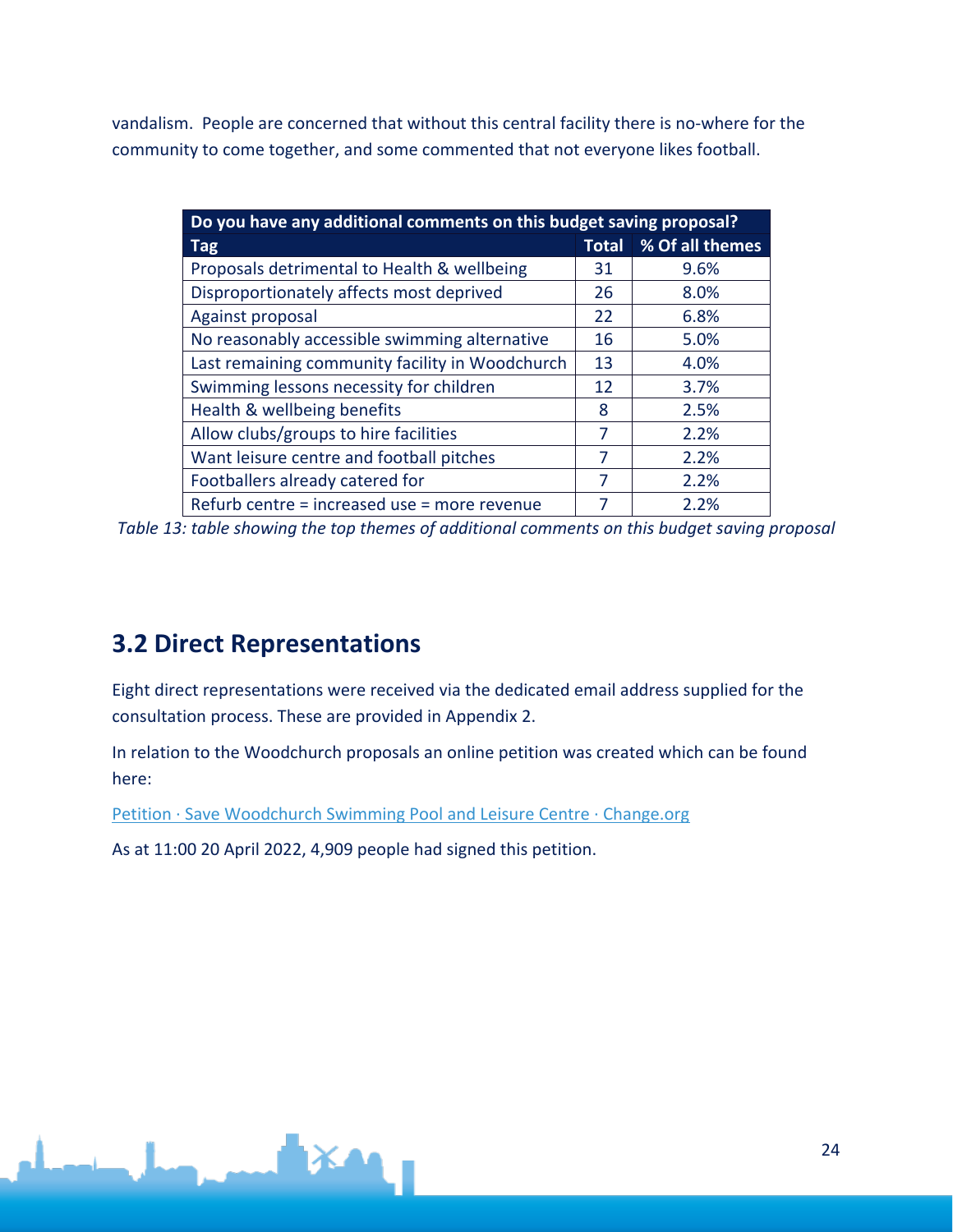## <span id="page-24-0"></span>4.0 Demographics and Site Traffic

## <span id="page-24-1"></span>**4.1 Demographics**

Registration was required to engage in the online Budget Consultation. The registration form included questions regarding demographics including gender, age group, ethnicity, and sexual orientation, however not all questions in the registration form were compulsory and respondents could choose to select 'prefer not to say' or skip the question. The demographics results are summarised below.



Most of the respondents (91.5%) classed themselves as local residents.

*Figure 14: Who are you registering as?*

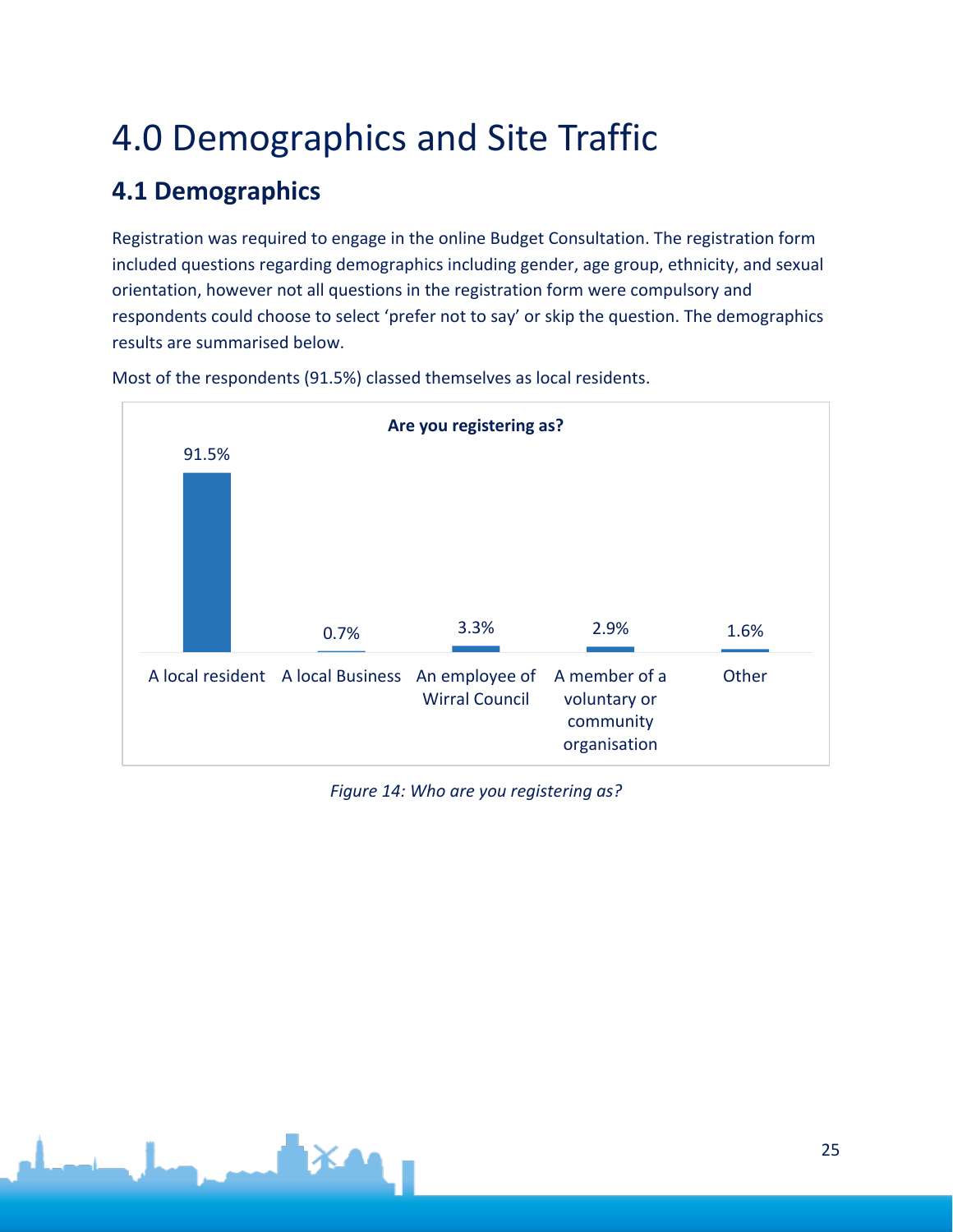

The gender of respondents was 61.3% female, 35.6% male, with 2.7% preferring not to say and 0.3% preferring their own term.

*Figure 15: Gender of respondents*

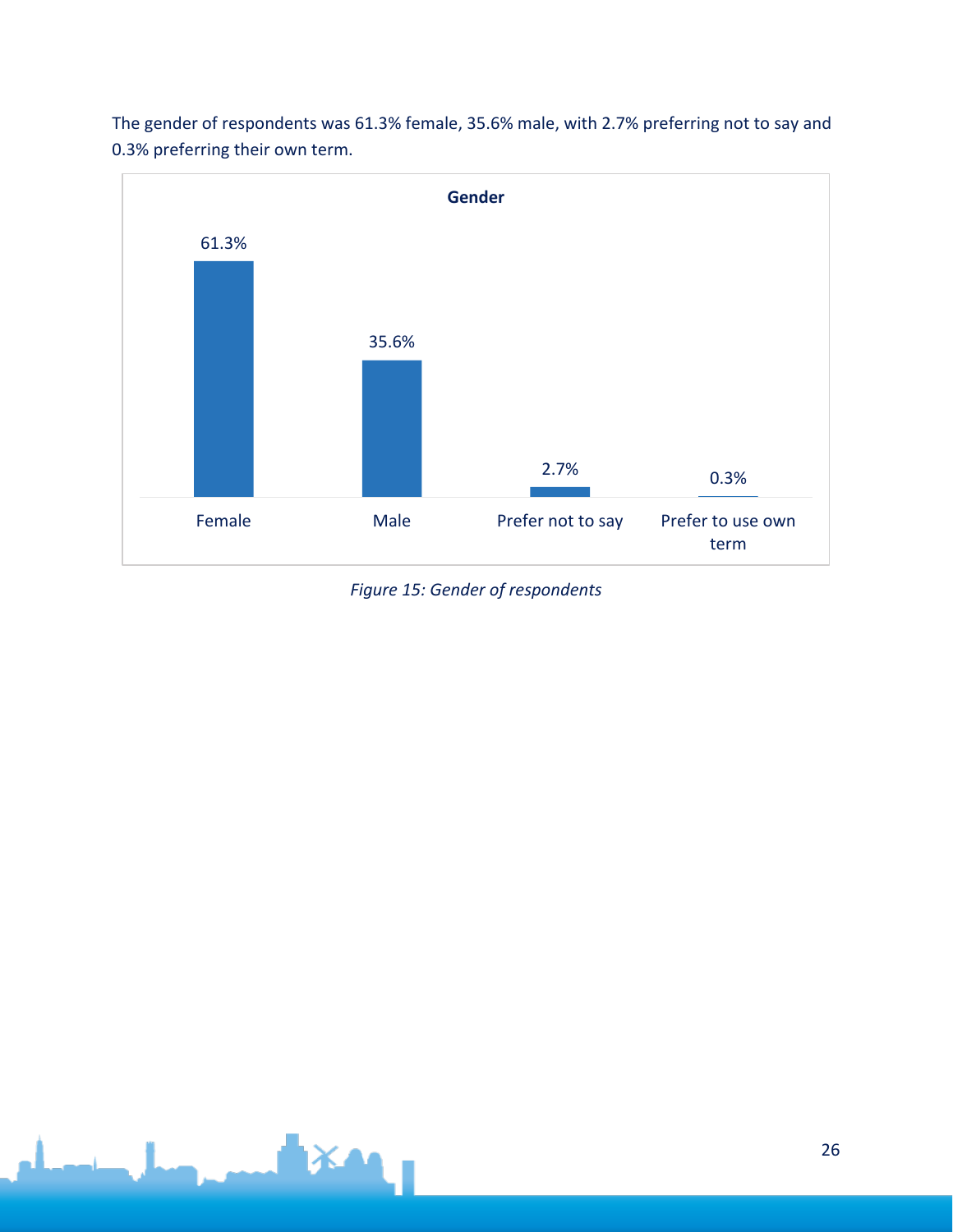The age group profile is illustrated with the most common age groups were 45-54 years (27.8%), followed by 55-64 years (19.7%). Under 16s were unrepresented and 3.2% were aged 16-24 years.



*Figure 16: Age group of respondents*

92.8% of respondents were White British, with only 3.3% of respondents being of non-white ethnicity.





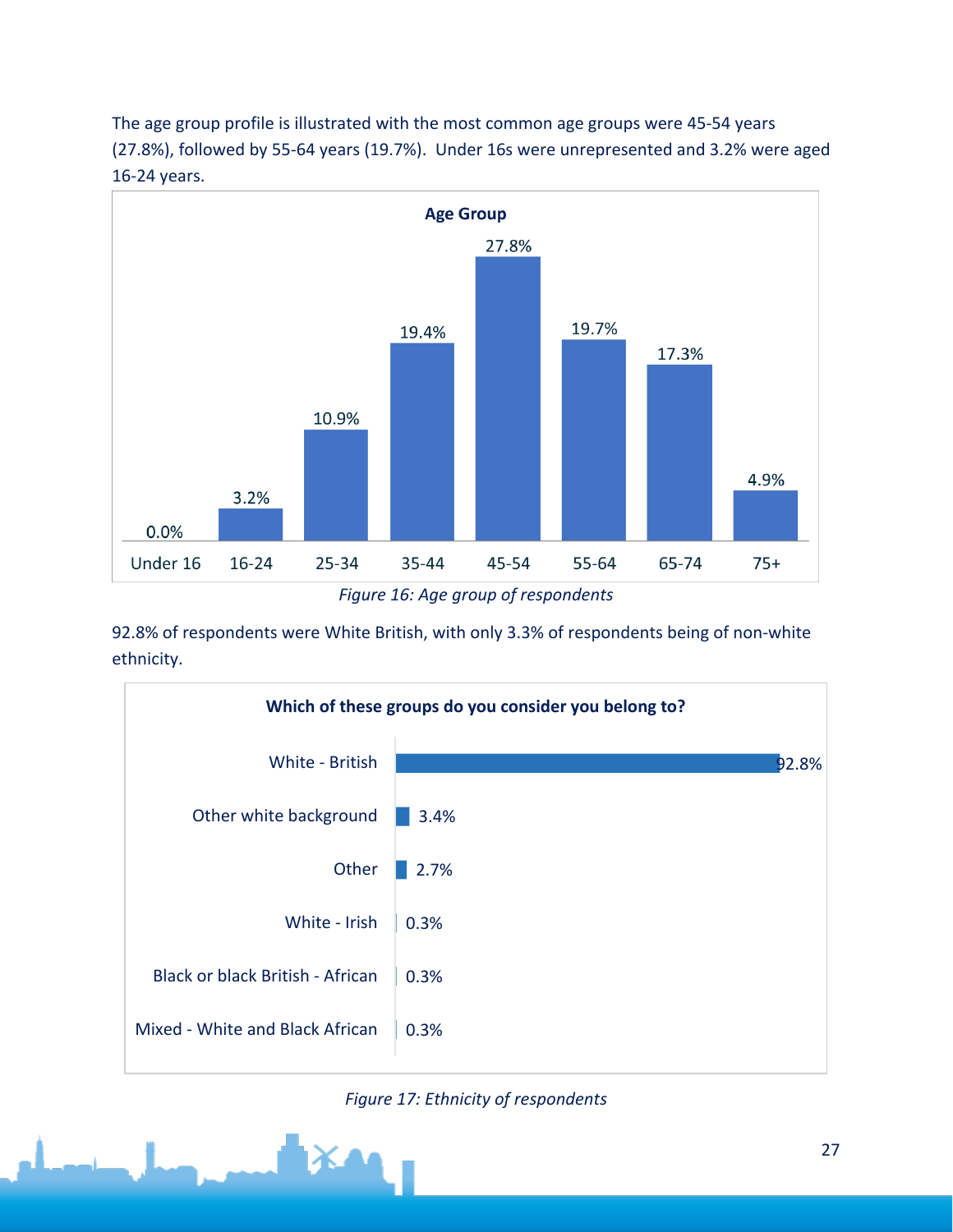93.5% of respondents were heterosexual, 5.3% were gay/lesbian, 1.2% bisexual and 16.2% preferred not to say.



*Figure 18: Sexual orientation of respondents*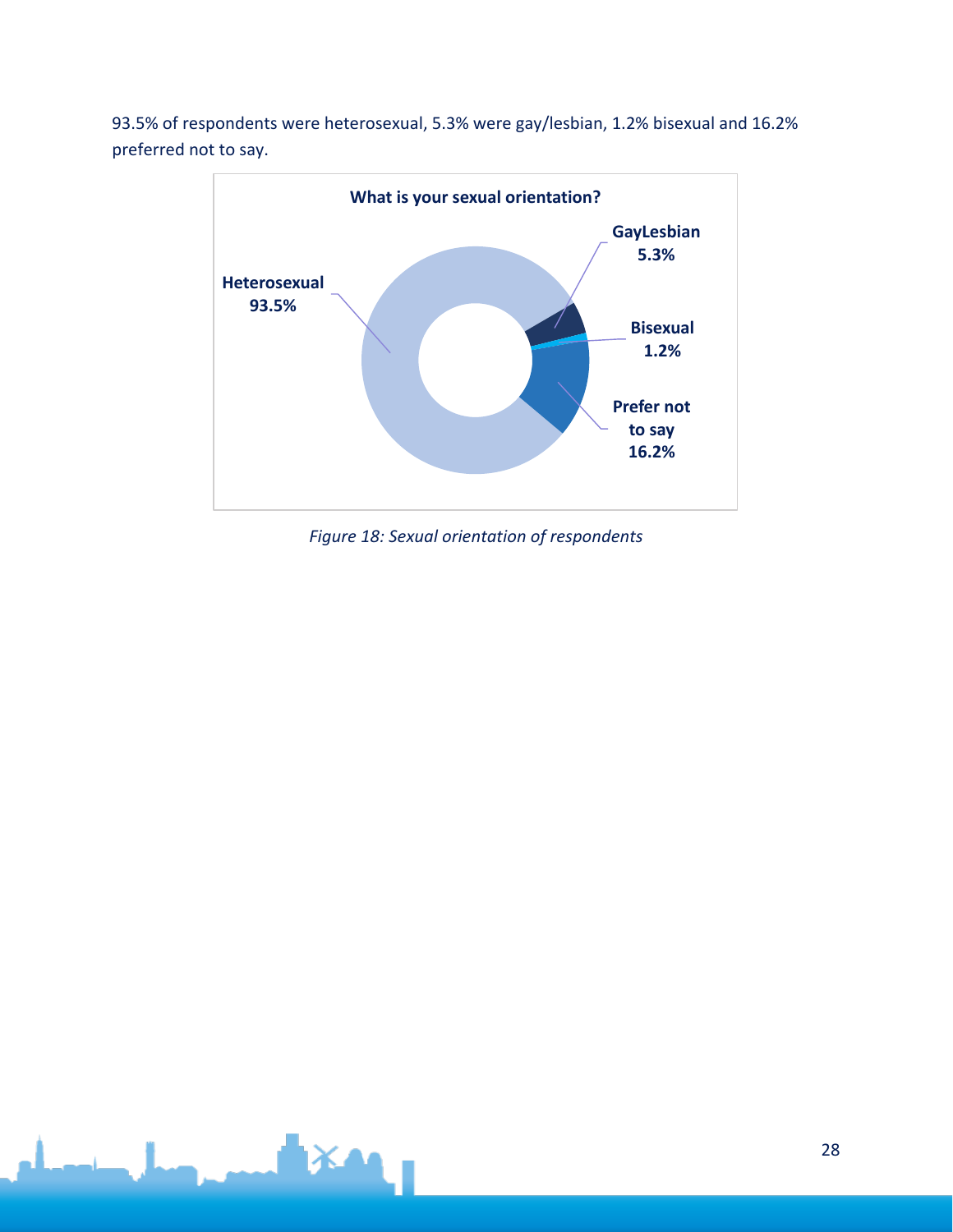### <span id="page-28-0"></span>**4.2 Have your say - Site Traffic**

Reviewing the site activity, visits, and how people visit the site can be useful to evaluate if people are aware of the site, as well as to ensure engagement activities are deployed effectively, and to a wide range of different people – enhancing public engagement in the future.

Site registration allows us to confirm the number of engaged participants, 167 people participated in survey 1 and 136 people completed survey 2. 1,578 visited the Woodchurch Leisure Centre Consultation page of the Have Your Say site, of these 101 downloaded a document and 301 people completed the questionnaire.

These figures cannot be viewed as definitive as they are based on site tracking through 'cookies' and there are a number of factors that can impact on this. These include that cookies may be disabled or deleted, individuals may access the site multiple times through different devices or different browsers. However, the figures can be used to gauge how much interest has been generated in individual projects through the rate of engaged participants.

The route that people access the site is known as the traffic source. The 'Have your say' portal allows analysis to be carried out on traffic source, and if they lead to engagement in the site tools such as the questionnaire. This analysis allows a greater understanding of which communication and promotional tools to use to optimise engagement.

For this project a range of traffic sources have been reviewed and summarised in the table below. Most visits to the site were either direct visits (694) where people have either pasted or typed the URL in to their browser or visits via email (467 visits), where people have clicked a link in an email. Direct visits generated a rate of engagement of 22.2%, meaning 22.2% of these visits resulted in completion of the poll, and email visits had an engagement rate of 9.2%.

| <b>TRAFFIC</b><br><b>CHANNEL</b> | <b>AWARE</b><br><b>VISITS</b> | <b>INFORMED VISITS</b><br>(%) | <b>ENGAGED VISITS</b><br>(%) |
|----------------------------------|-------------------------------|-------------------------------|------------------------------|
| <b>DIRECT</b>                    | 694                           | 348 (50.1%)                   | 154 (22.2%)                  |
| <b>SOCIAL</b>                    | 314                           | 168 (53.5%)                   | 50 (15.9%)                   |
| <b>EMAIL</b>                     | 476                           | 187 (39.3%)                   | 44 (9.2%)                    |
| <b>SEARCH ENGINE</b>             | 75                            | 38 (50.7%)                    | 8 (10.7%)                    |
| .GOV SITES                       | 5                             | 4 (80%)                       | $0(0\%)$                     |
| <b>REFERRALS</b>                 | 275                           | 125 (45.5%)                   | 47 (17.1%)                   |
|                                  |                               |                               |                              |

*Table 14: Site traffic sources*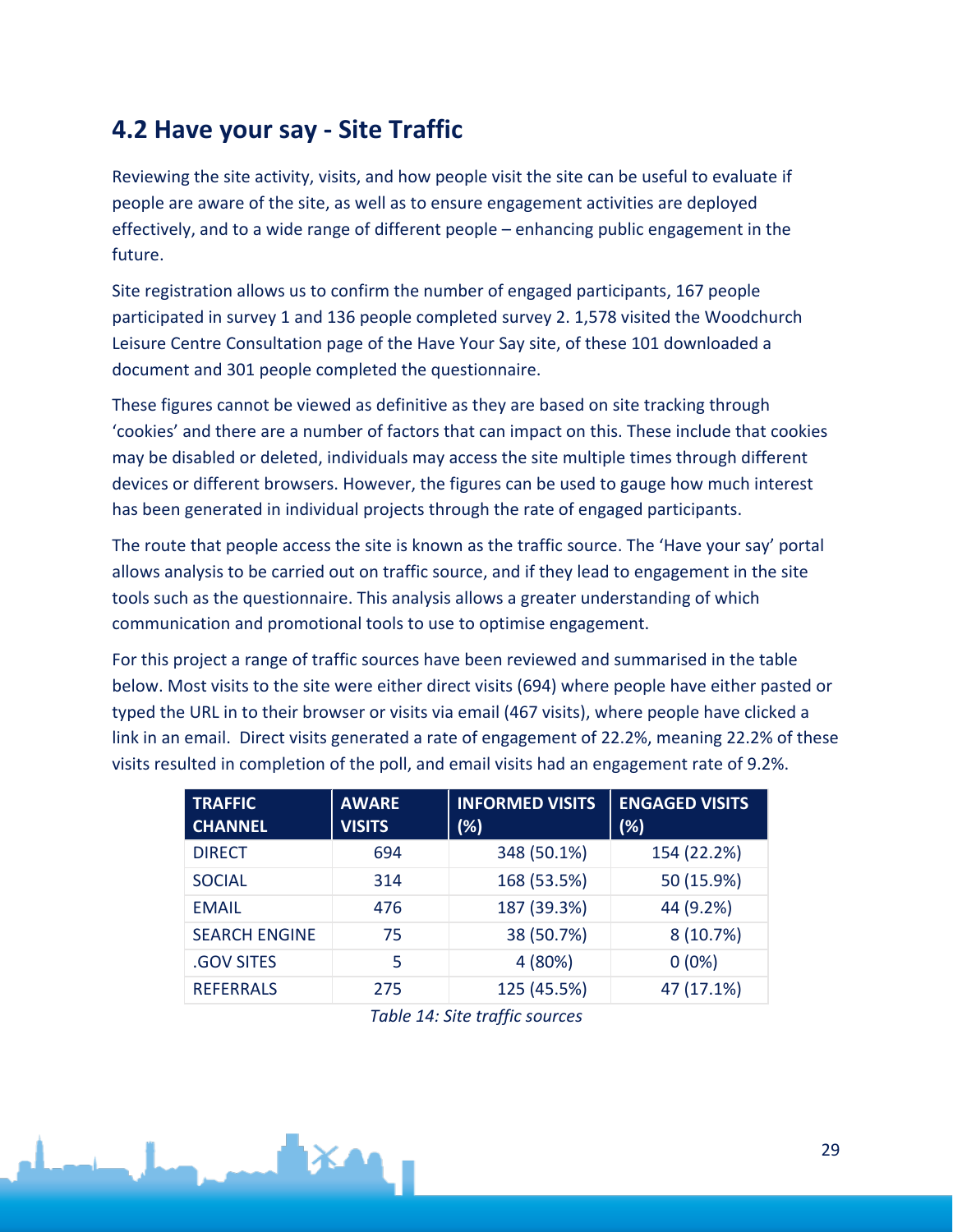## <span id="page-29-0"></span>Appendix 1: Questionnaire Content Amends

Some questions in Questionnaire 1 were removed or amended and Questionnaire 2 was utilised for the remainder of the consultation timeframe. The removed and amended questions are noted here.

|                                         | Strongly<br>Agree | Agree | Neither<br>Agree or | <b>Disagree</b> | Strongly<br><b>Disagree</b> |
|-----------------------------------------|-------------------|-------|---------------------|-----------------|-----------------------------|
|                                         |                   |       | <b>Disagree</b>     |                 |                             |
| Closing down a council-operated         |                   |       |                     |                 |                             |
| leisure centre is acceptable if it will |                   |       |                     |                 |                             |
| help protect other leisure facilities.  |                   |       |                     |                 |                             |
| Closing down Woodchurch Leisure         |                   |       |                     |                 |                             |
| Centre is acceptable if it will help    |                   |       |                     |                 |                             |
| protect other leisure facilities.       |                   |       |                     |                 |                             |
|                                         |                   |       |                     |                 |                             |
| If this proposal to demolish            |                   |       |                     |                 |                             |
| Woodchurch Leisure Centre is taken,     |                   |       |                     |                 |                             |
| the council will develop the site to    |                   |       |                     |                 |                             |
| meet the growing demand for football    |                   |       |                     |                 |                             |
| pitches in a funding partnership        |                   |       |                     |                 |                             |
| between the Football Foundation and     |                   |       |                     |                 |                             |
| the Council for the provision of a 3G   |                   |       |                     |                 |                             |
| football pitch and facilities. This new |                   |       |                     |                 |                             |
| provision to meet demand would be       |                   |       |                     |                 |                             |
| acceptable to me.                       |                   |       |                     |                 |                             |

#### **Questionnaire 2. Replacement questions.**

**XX** 

|                                          | Strongly | Agree | Neither         | <b>Disagree</b> | Strongly        |
|------------------------------------------|----------|-------|-----------------|-----------------|-----------------|
|                                          | agree    |       | agree or        |                 | <b>Disagree</b> |
|                                          |          |       | <b>Disagree</b> |                 |                 |
| It is proposed, as part of the council's |          |       |                 |                 |                 |
| savings options to balance the budget,   |          |       |                 |                 |                 |
| to permanently close and demolish        |          |       |                 |                 |                 |
| Woodchurch Leisure Centre. Please tell   |          |       |                 |                 |                 |
| us your opinion on this proposal.        |          |       |                 |                 |                 |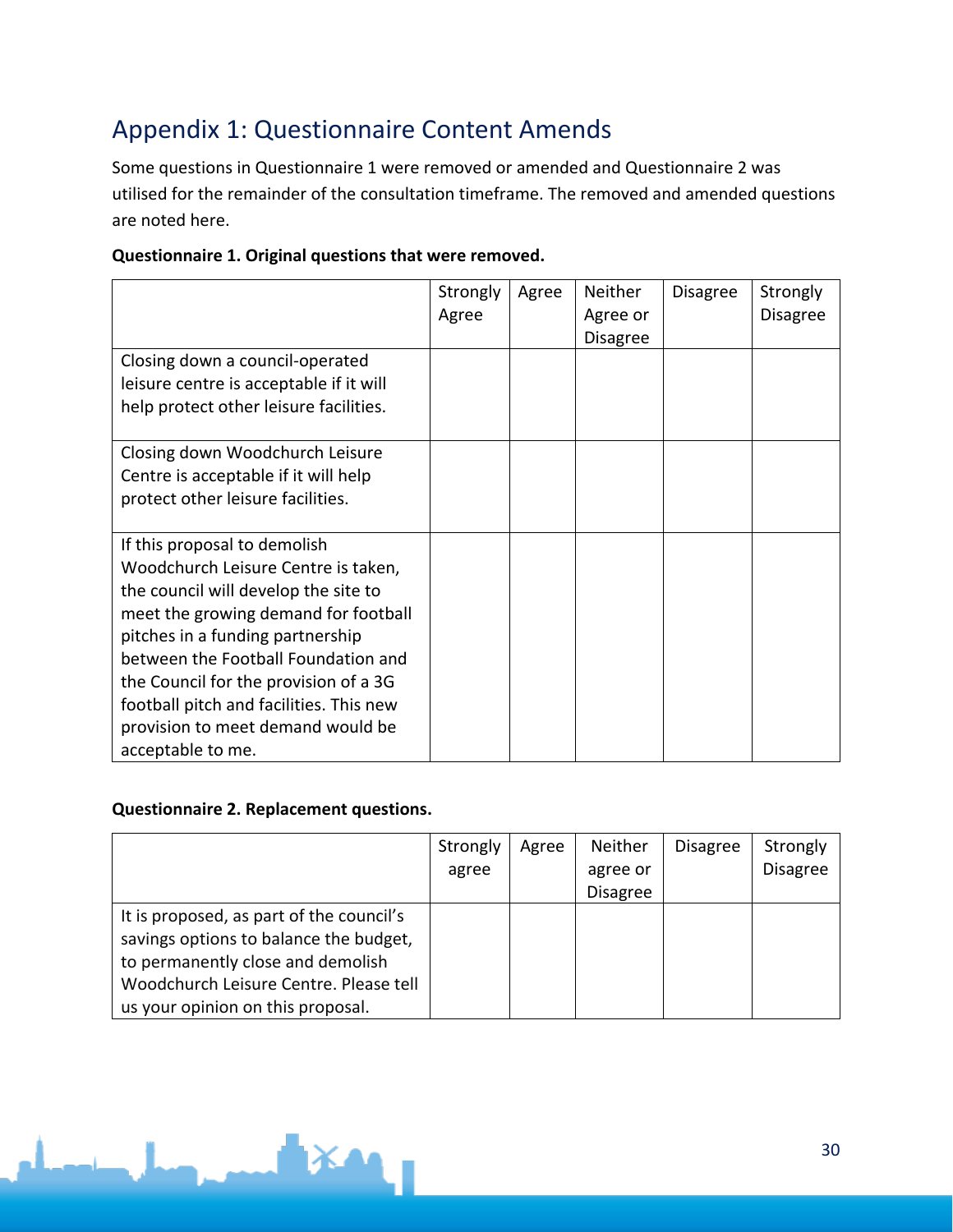The Leisure Investment Strategy (Leisure Facilities Masterplan) will be presented to members of the Tourism, Communities, Culture and Leisure Committee in June 2022. Part of this strategy will be the consideration of future leisure provision in the mid Wirral Area. What types of leisure provision would you like to see in this area?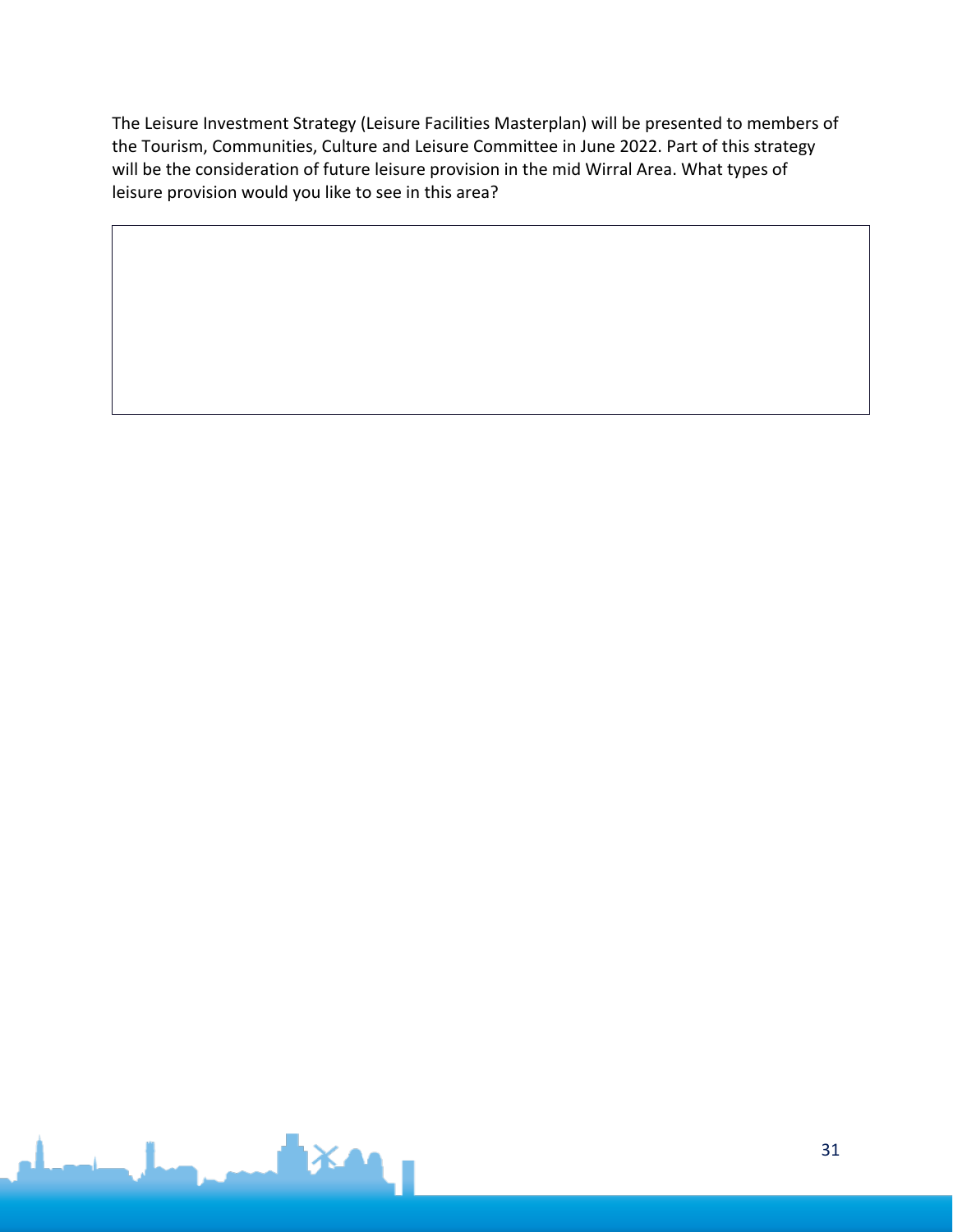## <span id="page-31-0"></span>Appendix 2: Direct Representations

This appendix includes feedback directly sent to the contact email address: [budgetconsult@wirral.gov.uk](mailto:budgetconsult@wirral.gov.uk)

I was appalled to hear that Wirral Council have decided to close and demolish Woodchurch Leisure Centre. I cannot help but feel that this is a very short-sighted decision. As a user of the pool, I am aware that many locals use the pool. These users are generally older members of the community with difficulty accessing other facilities. They use the pool for social interaction as well as fitness. Closure will lead to further social isolation and worsening mental ill health. There is already a crisis in mental health service provision at both a local and national level; closure of the pool will not benefit anyone.

Local children use the pool too, and Woodchurch Swimming Club is based there. Local schools access the pool (at least did prior to the pandemic). As you are no doubt aware, swimming in a mandatory aspect of the national curriculum for children in primary schools. Moving swimming lessons to other pools further away will result in increased pollution due to increased transport requirements. This will have a negative effect on the education and health budgets. Living on a peninsula, the ability to access open water is readily available and therefore being able to do so safely is vital. I have nursed and attempted resuscitation on many drowning victims (adults and children) and am aware of the need for people to be able to swim.

Heart disease, diabetes, and obesity are increasing at alarming rates. Is now the most sensible time to be reducing access to exercise facilities. Increases in these diseases will inevitably lead to greater pressures on home care, higher benefit requirements, increased pressure on local NHS services which are already under unprecedented pressure. The latest CQC report on Arrowe Park Hospital is hardly glowing. As has been demonstrated in numerous reports, life expectancy in poorer areas in the Wirral is greatly reduced compared to the more affluent areas both locally and nationally. The council and government should be seeking to address and reduce these inequalities, not exacerbating them.

On a personal level, swimming at the Woodchurch pool (my local pool) has helped me recover from PTSD sustained during deployment in the forces and regain my fitness following a procedure on my heart. My second procedure, during the pandemic has required me to travel further to use the pools. I am sure that Wirral Council, as with other large, cumbersome organisations wastes plenty of money (doing up the town halls, multiple managers who do very little, expenses, foreign travel etc) which could be used to better effect. I realise that governing (locally and nationally) is about priorities, budgets, and targets. These decisions should not have such an impact on the health and well-being of the electorate.

Please can you do whatever you can to keep the pool open, after all the public were involved in the opening of the pool and the council appear to have intentionally let it deteriorate so as to have an excuse to close it. The pool itself is a lovely pool, used by locals and NHS workers from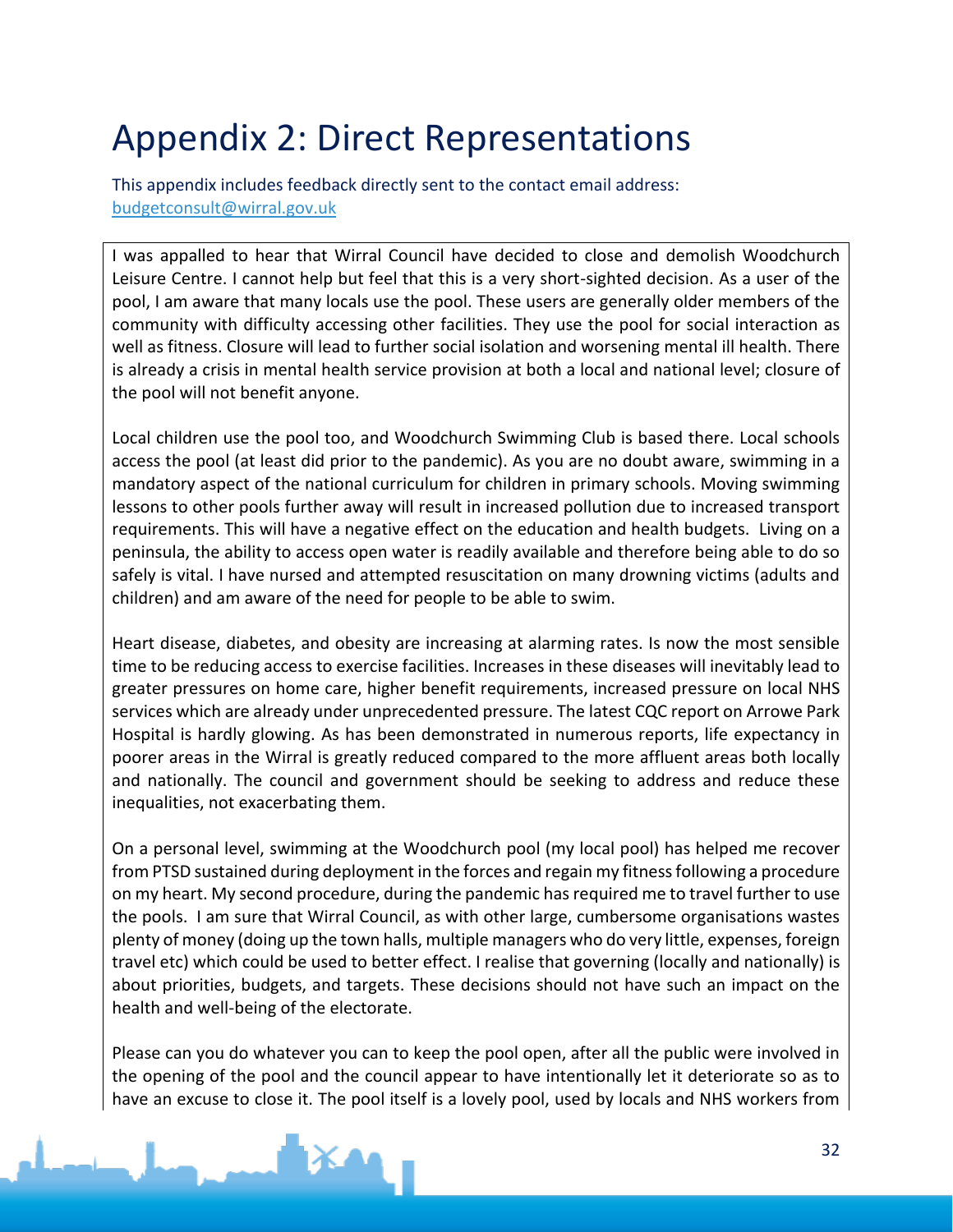Arrowe Park Hospital. We should be encouraging not discouraging all types of exercise including swimming!

I write to express my utter dismay at Wirral Council's proposal to permanently close Woodchurch and Europa Fun Pools.

I know cost savings have to be made, but how can the council consider closing such facilities in deprived areas? Woodchurch facility is used by local schools and could be well utilised by swimming schools if properly managed. Europa Fun Pools, if priced correctly, should easily 'wash its face' financially and offers an important exercise opportunity in a very deprived area, one which also constructively occupies young people keeping them away from the dangers of hanging around on the streets. This current proposal is beyond any logical reasoning that I can understand.

How can councillors sleep at night when they have approved spending huge amounts of money (outside of the related government grant) forcing a sea wall on West Kirby for the purpose of protecting private property in a relatively affluent area (and when most residents don't want it anyway), and yet close important facilities for health, development, and opportunity in deprived areas of the borough?

Is that how 'levelling up' works?

I urge a review of council priorities to stop vanity projects and ensure ALL expenditure is focused on our communities that most need investment and development. We should be actively supporting young people getting active and having constructive outlets for their free time, not taking these important facilities away from them.

It is with some concern that I read that Wirral Council is considering the closure of Woodchurch Leisure Centre, apparently because of the need to make stringent cuts in its budget.

For the reasons outlined below I feel that this decision would be very short sighted indeed. The country as a whole is being encouraged to get fit and become more active. To consider the closure of the leisure centre goes against this.

• The Council claim this facility is the least used of all leisure centres. This is because the Council have deliberately neglected it and spent money on improving other facilities. They have installed gyms and cafes in their other centres yet allowed the Woodchurch centre to become run down. The Council have actively turned away opportunities to make additional revenue from the Swimming Club when the Club wanted to hire it for additional time, with a willingness to meet any additional lifeguard cost. Similarly, the Council have turned away Commercial swim schools who would have been willing to hire at commercial rates. The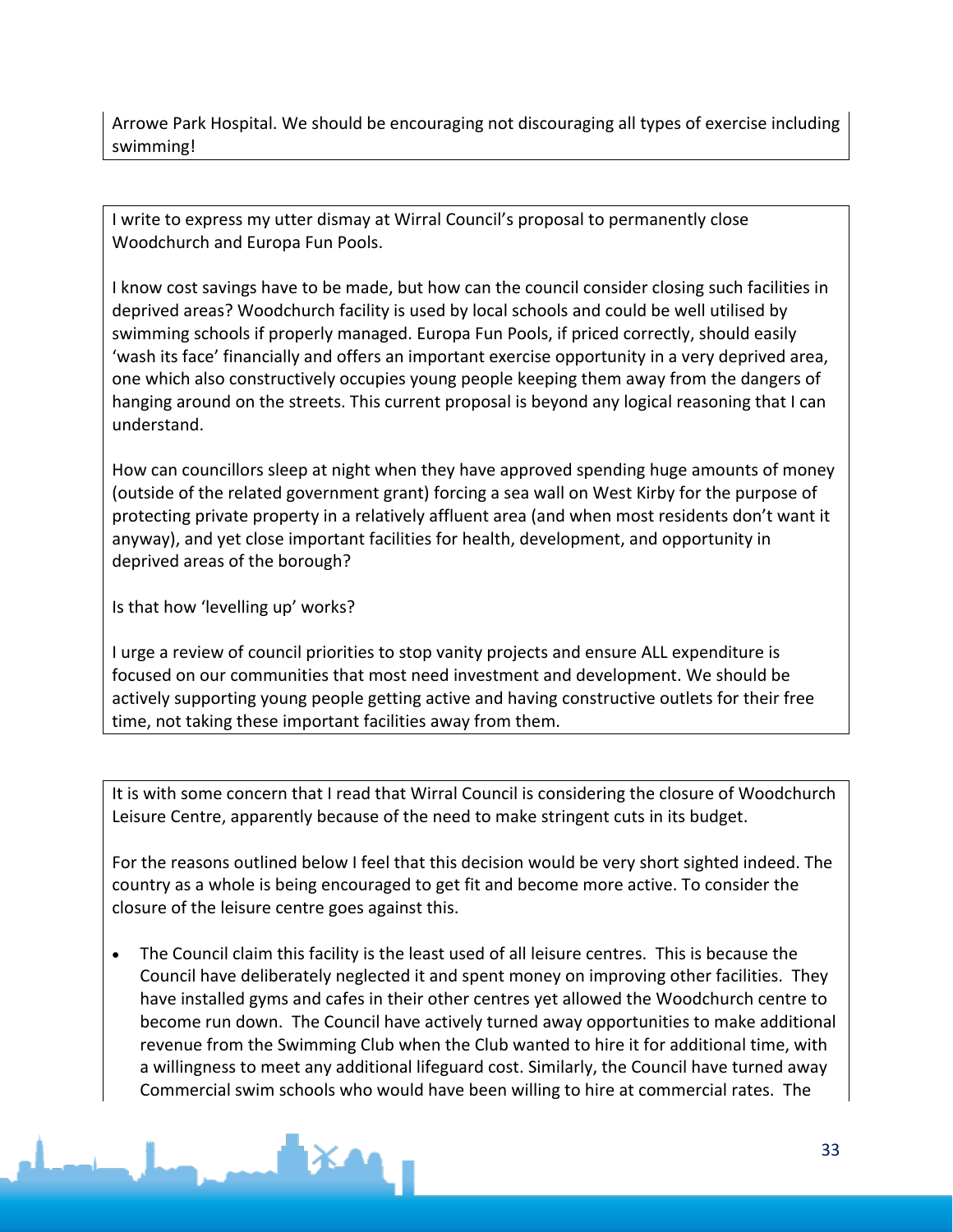Council seem to have been deliberately obstructive in maximising the use of the facility and would rather see it empty and then claim it requires a large subsidy.

- We are not sympathetic to cuts that arise because of Council mismanagement. The Cost of running the centre could be paid for by allowing the grass to grown longer in some of the largest parks. Long grass is easy to cut but replacing a leisure centre and pool isn't.
- Many years ago, the centre was set up with contributions from local residents, the Council therefore have a duty to keep this centre going and to maintain it in the same condition as other centres.
- The swimming pool is quite pleasant internally, so doesn't even require huge expenditure to improve its appearance.
- Swimming is a life skill; it could save your life. Swimming pools are essential facilities as you can't practice swimming without a pool. Having a piece of gym equipment at home or playing football in your garden/on a field is within the reach of many people, the same cannot be said of having a pool.
- Commercial swimming schools have waiting lists that run into the hundreds, therefore how can the Council claim there isn't the demand. It is clear children are losing the opportunity to learn to swim.
- There are many schools that use the Woodchurch facilities and will have to hire a coach at additional cost to take pupils further afield. No doubt the pupils will lose even more of their school day reaching swimming facilities.
- Woodchurch is a deprived area and so it should be invested in. The Council does in fact have plenty of capital to invest which it can spend if it serves the local levelling up policy agenda or enables a greater revenue return. This is probably why the Council propose to build yet another 3G pitch and pavilion next to the Woodchurch leisure centre. Please note it's not necessary to demolish the centre to make way for the 3G pitch; there is room for both.
- Woodchurch SC needs its home pool back, we keep being shunted from one pool to another and sessions curtailed without any notice. This has created a lot of work for the volunteers that run the club. It has also created child safeguarding issues. It has impacted membership, as members and coaches are having to travel further for training sessions, and it creates confusion as to when and where sessions are taking place. The swimming clubs provide a focus for the local community, bringing people together, giving young people a constructive outlet. The older children have the opportunity to give back to the community by helping and supporting younger children.

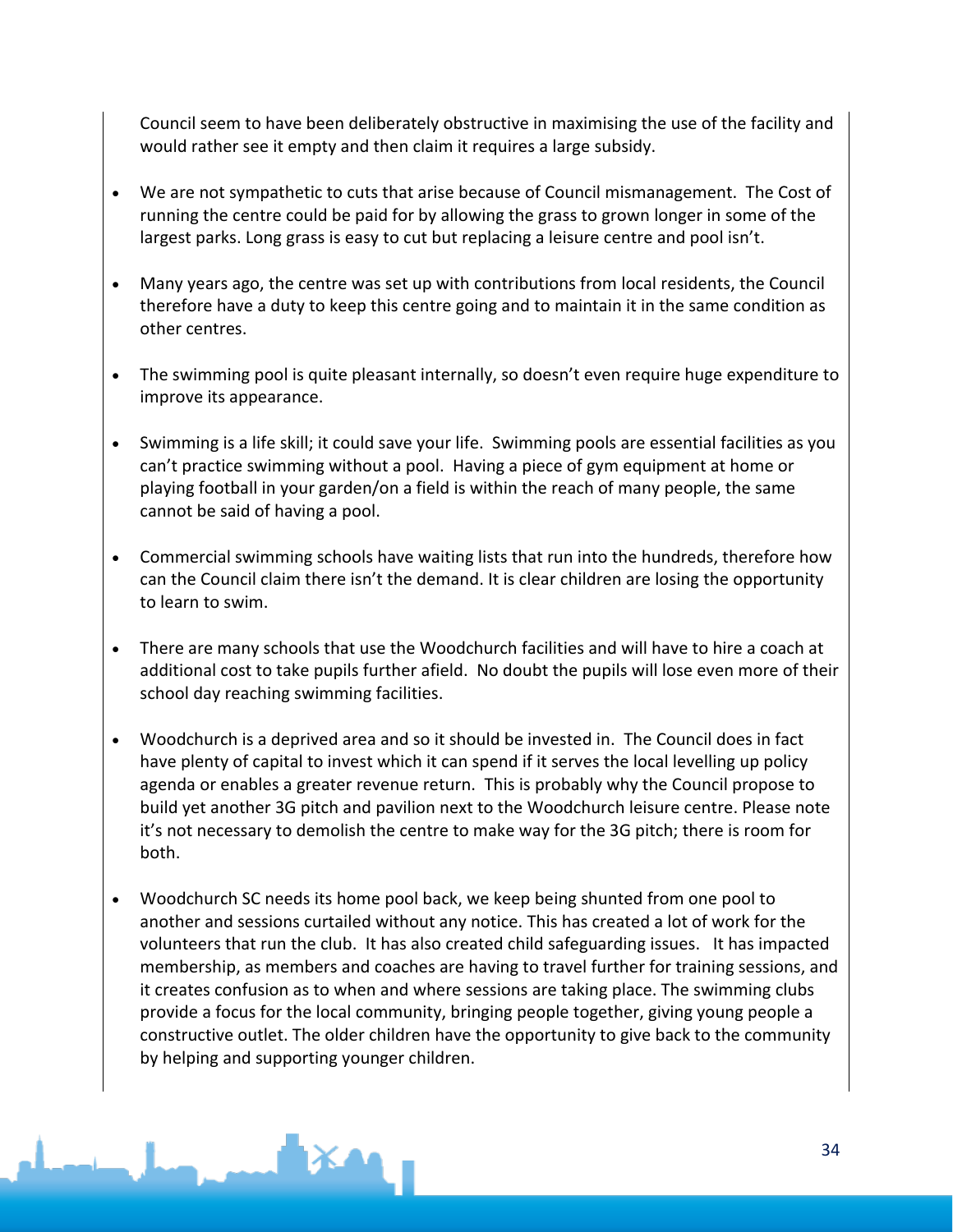• Swimming is an important form of exercise for all ages, it is a low impact exercise so particularly beneficial to older people.

I would respectfully urge that the Council as a whole and those Councillors in particular who represent me should vote against this action

I am the treasurer and significant contributor to the running of Woodchurch Swimming Club as well as the mother of two girls that swim at this club. I write to express my absolute dismay that Wirral Council is considering the closure/demolition of Woodchurch Leisure Centre, including the pool.

The points I would like to make are as follows: -

The Council claim this facility is the least used of all leisure centres. This is because the Council deliberately neglected it and spent money on improving other facilities in Wirral. They installed gyms and cafes in their other centres yet allowed the Woodchurch centre to become run down. The Council have actively turned away opportunities to make additional revenue from the Swimming Club when the Club wanted to hire it for additional time, with a willingness to meet any additional lifeguard cost. Similarly, the Council have turned away Commercial swim schools who would have been willing to hire at commercial rates. The Council seem to have been deliberately obstructive in maximising the use of the facility and would rather see it empty and then claim it requires a large subsidy.

The Council have done little to promote the centre and few residents are aware of its existence; the pool has always come as a pleasant surprise when we have hosted galas there. We are always told by other clubs that they didn't know about it. Perhaps now that so many Wirral residents have received their vaccines at this centre, they will have a better awareness!

The location of the Centre/pool in the centre of the Wirral and close to the motorway makes it a good location.

I am not sympathetic to cuts that arise because of Council mismanagement. The Cost of running the centre could be paid for by allowing the grass to grow longer in some of the largest parks. Long grass is easy to cut but replacing a leisure centre and pool isn't.

Many years ago, the centre was set up with contributions from local residents, the Council therefore have a duty to keep this centre going and to maintain it in the same condition as other centres.

Swimming is a life skill; it could save your life. Swimming pools are essential facilities as you can't practice swimming without a pool. Having a piece of gym equipment at home or playing

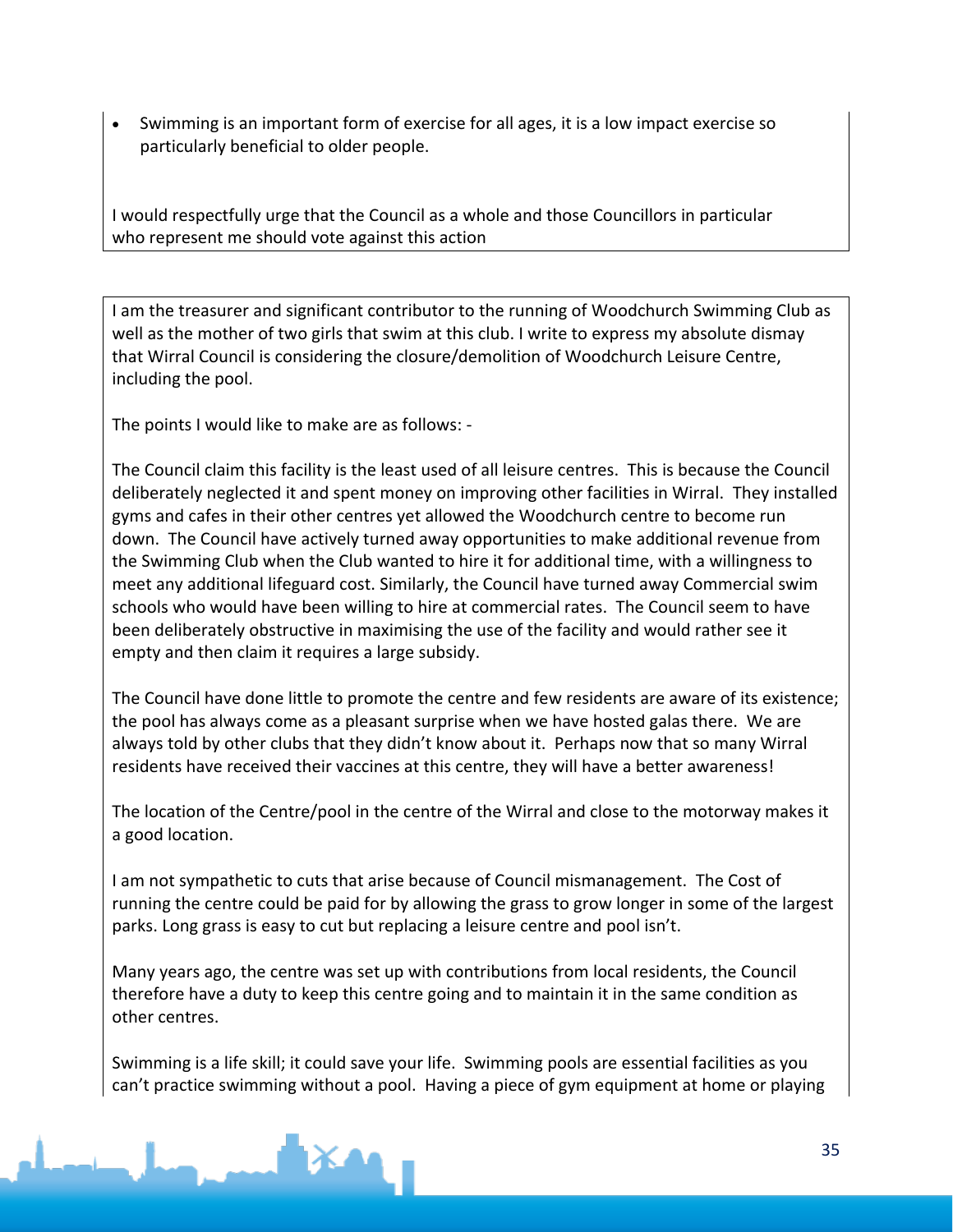football in your garden/on a field is within the reach of many people; the same cannot be said of having a pool.

Commercial swimming schools have waiting lists that run into the hundreds, therefore how can the Council claim there isn't the demand. It is clear children are losing the opportunity to learn to swim.

There are many schools that use the Woodchurch facilities and will have to hire a coach at additional cost to take pupils further afield. Pupils will lose even more of their school day reaching swimming facilities.

Woodchurch is a deprived area and so it should be invested in. The Council does in fact have plenty of capital to invest which it can spend if it serves the local levelling up policy agenda or enables a greater revenue return. This is probably why the Council propose to build yet another 3G pitch and pavilion next to the Woodchurch leisure centre. Please note it's not necessary to demolish the centre to make way for the 3G pitch; there is room for both.

Woodchurch SC needs its home pool back, we keep being shunted from one pool to another and sessions curtailed without any notice. This has created a lot of work for the volunteers that run the club. It has also created child safeguarding issues. It has impacted membership, as members and coaches are having to travel further for training sessions, and it creates confusion as to when and where sessions are taking place. The swimming clubs provide a focus for the local community, bringing people together, giving young people a constructive outlet. The older children have the opportunity to give back to the community by helping and supporting younger children.

Swimming is an important form of exercise for all ages, it is a low impact exercise so particularly beneficial to older people, me included. I am a master's swimmer and compete in the ASA masters nationals. I tried to take up running when pools were closed and quickly suffered injuries. It was very difficult to return to swimming after months of pool closures. I was grateful to Caldy pool and pools in Cheshire to get back to swimming when the government allowed it, after the Council took additional months to reopen any of the Wirral pools. It is also disappointing to see the closure of the fun pool at Europa as a permanent feature. This pool was always queued out at weekends, and it represents an important introduction to swimming to young children that may encourage them to learn to swim, I am not aware of any similar facilities in the area. If there is such a high demand for gym equipment and it makes money, then perhaps such facilities could be located somewhere other than a popular fun pool.

I think it's a disgrace for the council to close Woodchurch baths because they say they are receiving 100m less income, like most people on the Woodchurch we have to struggle don't close the baths

To whom it may concern... I am like many thousands of of Wirral residents feel let down by our so called government/ local council in their decisions regarding Woodchurch leisure centre

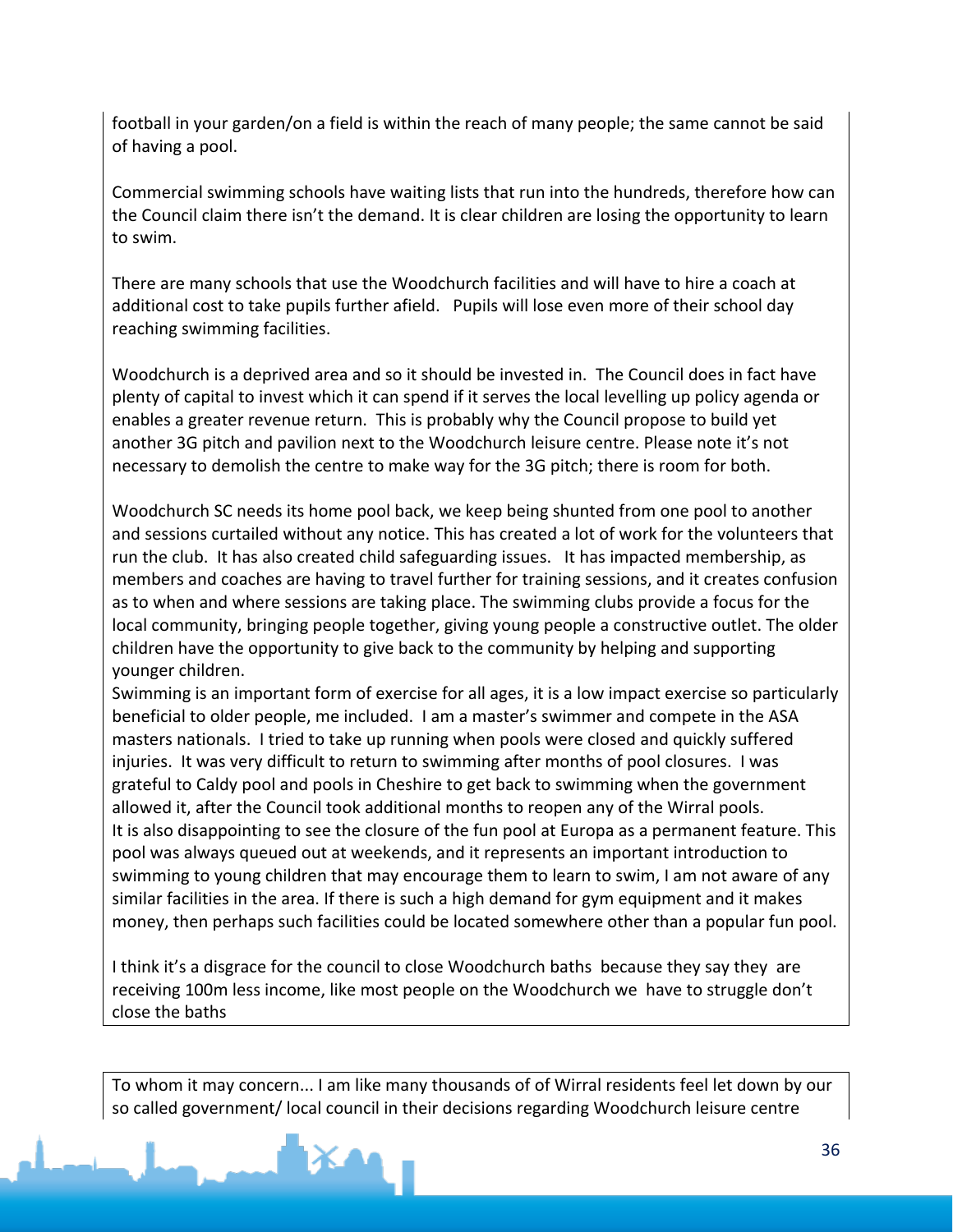closure/demolition. There's so much you need to learn about this place that has brought many decades of helping every age group in development skills, easing mental health & bring a massive community together, especially these times were people are struggling with normal life in general it s a disgrace. Restore the centre & bring it back to its former glory for the sake of all Wirral residents & local communities & for mankind!!!.

I am writing to convey my concern over the alleged plans to close Woodchurch Leisure Centre.

This Centre has provided a much needed service to my family and community. As you know, we live on a peninsular and the ability to swim is key to children's safety.

Affordable and inclusive access to pools and leisure services in this community is almost vital to the overall wellbeing of individuals and families. Being aware of the demographics of the area, I am sure you are aware of the barriers to access that exist.

Woodchurch Leisure Centre has not received investment in a number of years. The potential is clear and the opportunity to create a beacon of wellbeing should be considered. There is space for a creche and cafe, as with West Kirby, rentable spaces for physios or other wellbeing practitioners.

I do hope there is wide consultation on the future of Woodchurch and the final decision errs on the side of opportunity and future provision.

As a user of Woodchurch Leisure Centre especially the pool I am shocked at its possible closure. The Woodchurch estate itself is one of the largest housing estates in England with 2 high schools and 3 primary schools, and the Noctorum also has at least 3 primary schools and Ridgeway High School all with a high number of FSM pupils who will be unable to afford to travel elsewhere to learn to swim or exercise.

The small pool is essential for under tens non swimmers to give confidence. Not all families can afford swimming lessons. I was taking my two nieces of 6 and 5 every week for two months until lockdown and they were nearly ready to swim unaided but they are now 8 and 6 and cannot swim. Their school could not provide swims either.

When the pool was available for my child from St Michaels she learnt to swim without me having to pay for lessons.

The whole leisure centre has been let down by the council on investment.

The nearest pool for Woodchurch for a family swim is West Kirby and the fun pool in Birkenhead is also up for closure.

If the leisure centre had proper facilities it is more accessible than West Kirby. An Ice rink in the winter and a roller rink in the summer would also be popular. I oppose the closure.